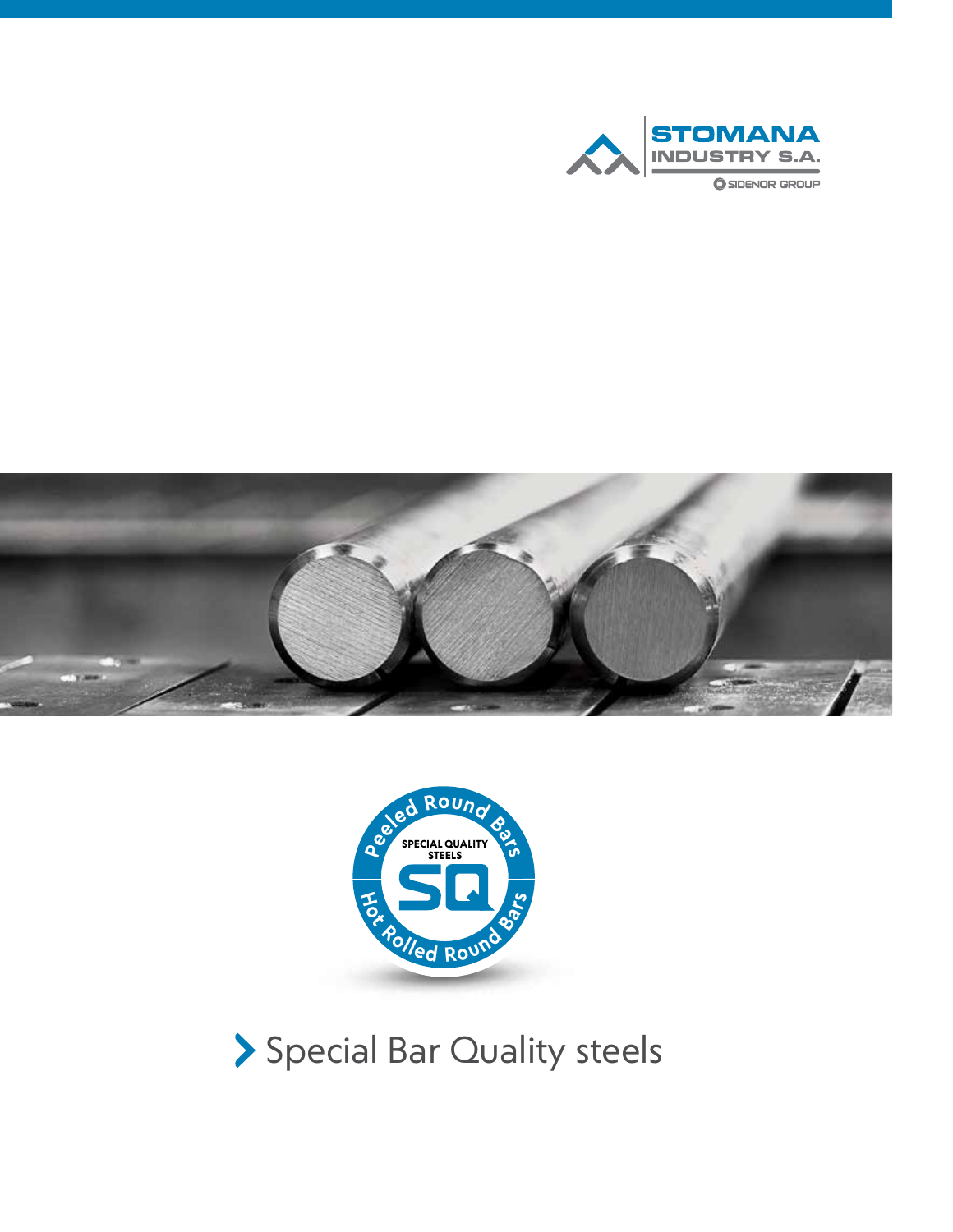



Stomana Industry S.A. specializes in the production of engineering steels (Special Bar Quality – SBQs) and has been actively producing SBQs for more than two decades.

SBQs are produced and delivered as "hot rolled round bars" in diameters from 22mm to 120mm and "bright round bars" (peeled and polished round bars) in diameters from 32mm to 115mm.

The production range includes a wide range of steel grades according to the European norms: structural, for quenching and tempering (Q&T), for flame and structural induction hardening steels, case hardening, micro-alloyed and free-cutting. Additionally, Stomana offers optional to its customers tailored made steel grade production to meet their special needs and/or specifications.

The expanding customers list of Stomana includes major steel distributors, service centers and manufacturing companies in the hydraulic components, forging, automotive, heavy vehicles and earth moving<br>machines,cranes and other englineering steel sectors.<br>Stomana's SBQ steels are supplied to most European<br>countries like Germany, Italy, France, Romania,<br>Austria, Poland, and othe Africa and South America.



www.stomana.bg



### Applications







moving machines









Forging industry

Machine building



Roads & rail Automotive

Engineering and industrial applications **Transportation** 

2 3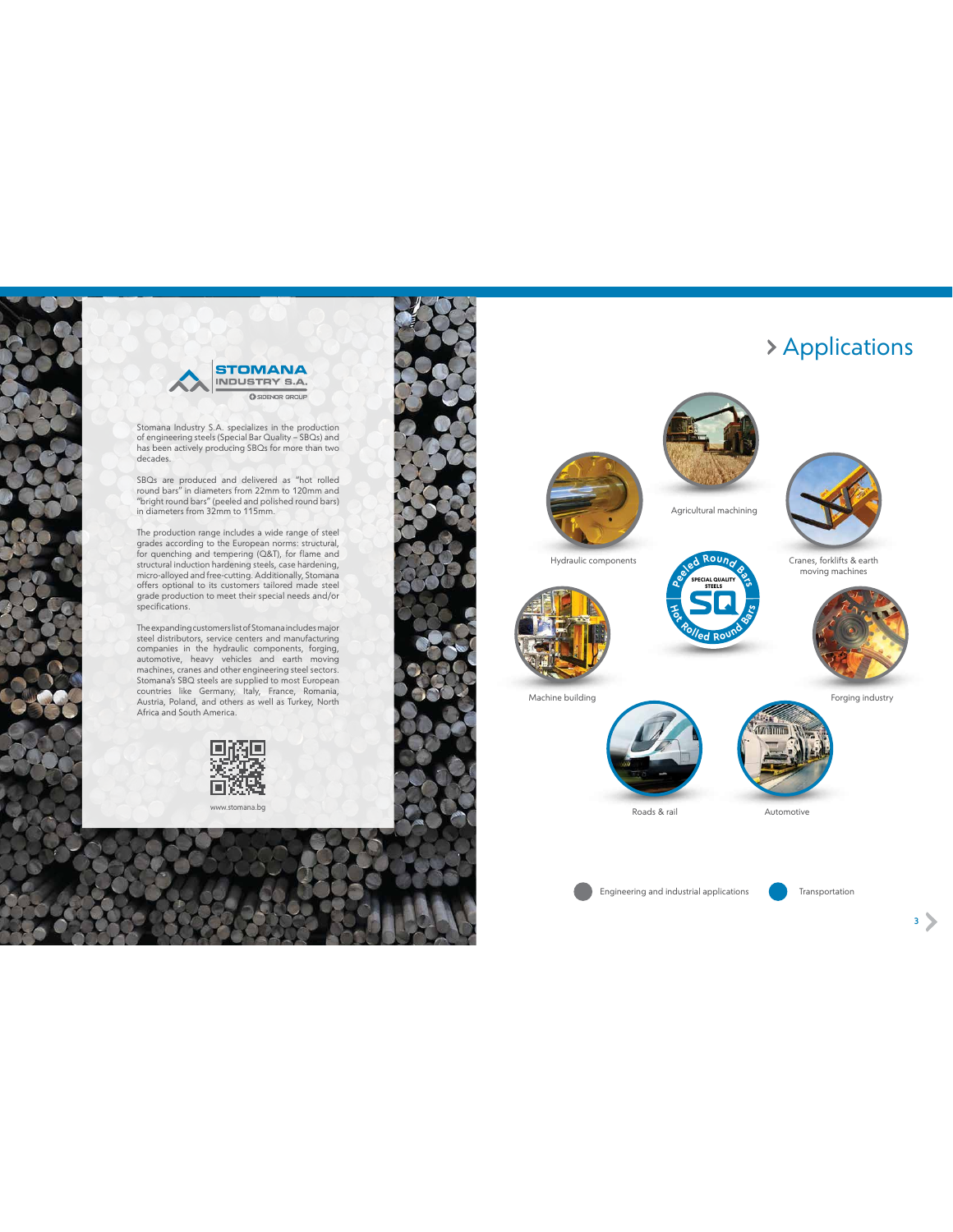

experimental and the set of the set of the set of the set of the set of the set of the set of the set of the set of the set of the set of the set of the set of the set of the set of the set of the set of the set of the set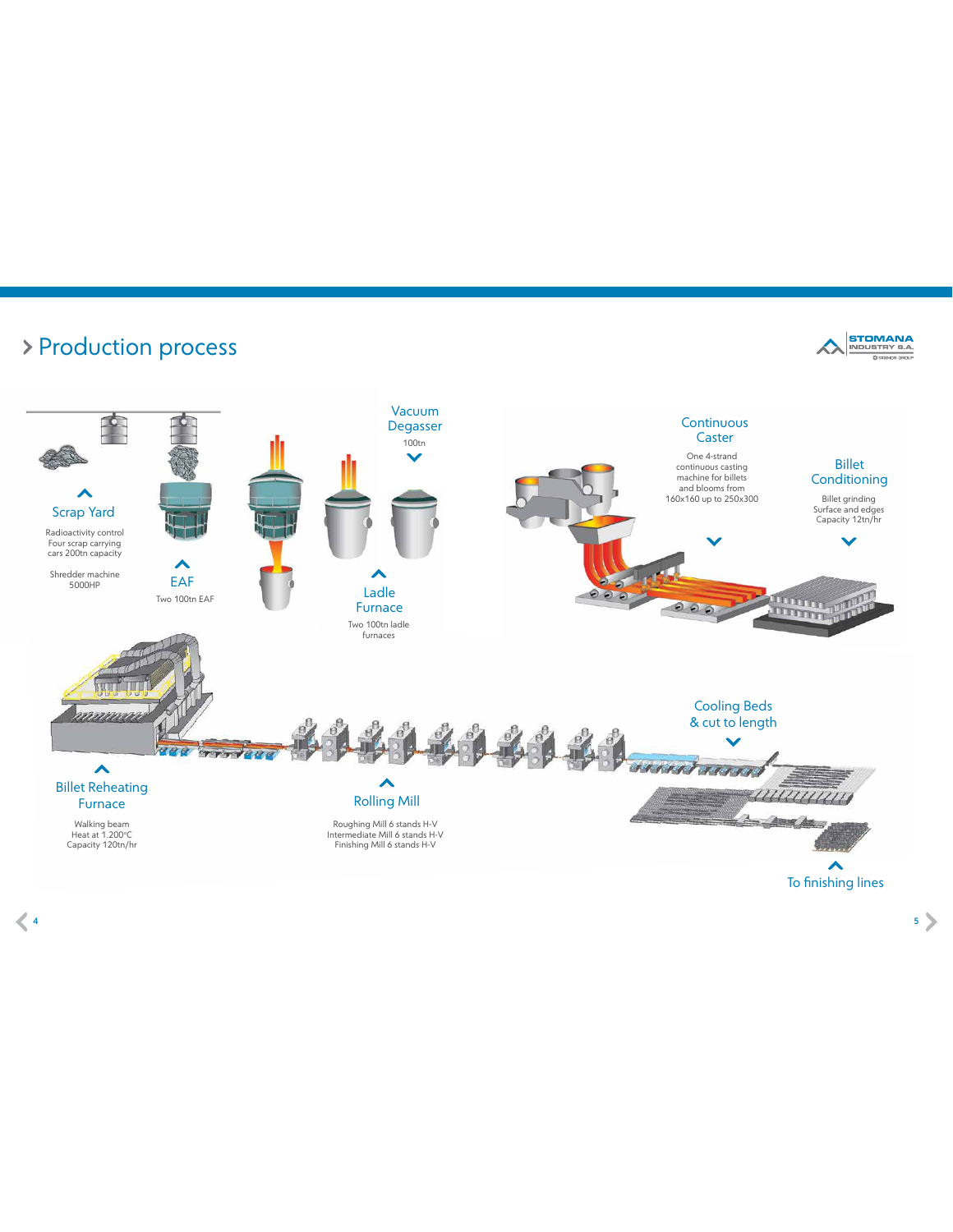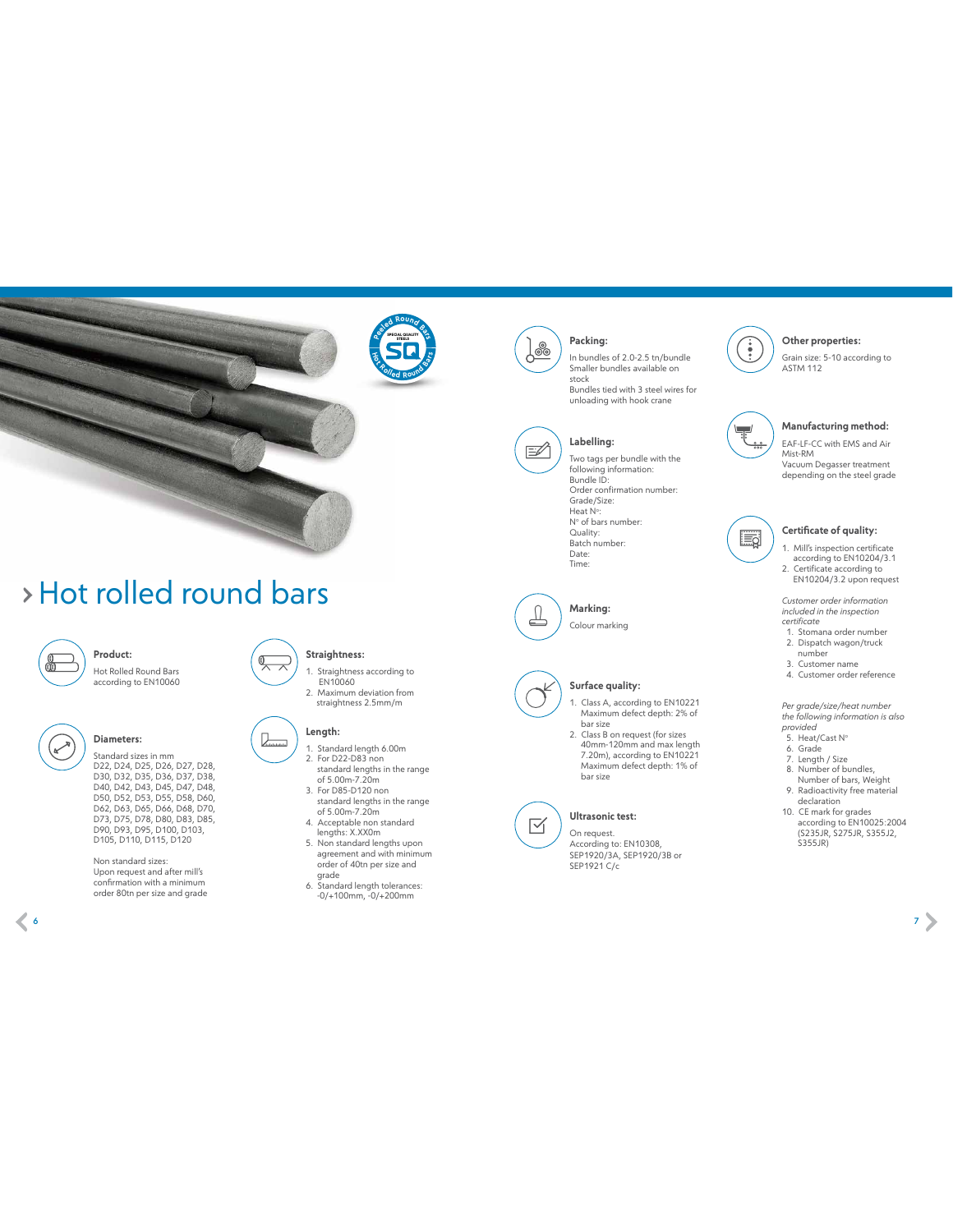

### Bright steel round bars (peeled and polished)



Bright Steel Bars according to EN10278 **Product: Straightness:** 

#### **Diameters:**

Standard diameters in mm D32, D35, D40, D45, D50, D55, D60, D65, D70, D75, D80, D85, D90, D95, D100, D105, D110, D115

In between sizes (including sizes with decimals) possible on request



### **Tolerances:**

Η9, according to EN10278

Maximum deviation from straightness: 0.5mm/m Peeled straightness method is according to EN10278 (B.2)

*(The straightness is defined as half of the max. indication of the 'clock' in a 360 deg. The round is suspended on 2 points, left and right from the measuring point and at 1 meter distance in between)*



広



6.000 -0/+100mm



### **Packing:**

In bundles of 0.7-1.5 tn/bundle In bundles of 0.5-1.1 tn/bundle Smaller bundles available on stock

Bundles tied with 4 straps, carton between strap-bar, and 2 belts for unloading with hook crane

- Optional upon request: 1. Νylon cover (transparent)
- 2. Plastic-paper cover for humidity protection (opaque)



Optional upon request: 1. No chamfering - saw cutting 2. 45 deg chamfering (one or both ends)



# **Labelling:**

Two tags per bundle with the following information: Bundle ID: Order confirmation number: Grade/Size: Heat N°: N o of bars number: Quality: Batch number: Date: Time:

According to EN10277-1, Class 3

Colour marking **Marking:**

**Surface quality:** 





#### **Ultrasonic test:**

On request. According to: EN10308, SEP1920/3A, SEP1920/3B or SEP1921 C/c



 $\boxtimes$ 

#### **Other properties:**

Grain size: 5-10 according to ASTM 112

#### **Manufacturing method:**   $\frac{0}{000}$

EAF-LF-(VD)-CC with EMS - Air Mist-RM-Cold Finishing (PEELING) Vacuum Degasser treatment depending on the steel grade



#### **Certificate of quality:**

1. Mill's inspection certificate according to EN10204/3.1 2. Certificate according to EN10204/3.2 upon request

*Customer order information included in the inspection certificate*

- 1. Stomana order number 2. Dispatch wagon/truck number 3. Customer name
- 4. Customer order reference

*Per grade/size/heat number the following information is* 

- *also provided*<br>5. Heat/Cast N°
- 6. Grade 7. Length / Size
- 8. Number of bundles, Number of bars, Weight
- 9. Radioactivity free material declaration





 $\leq$  8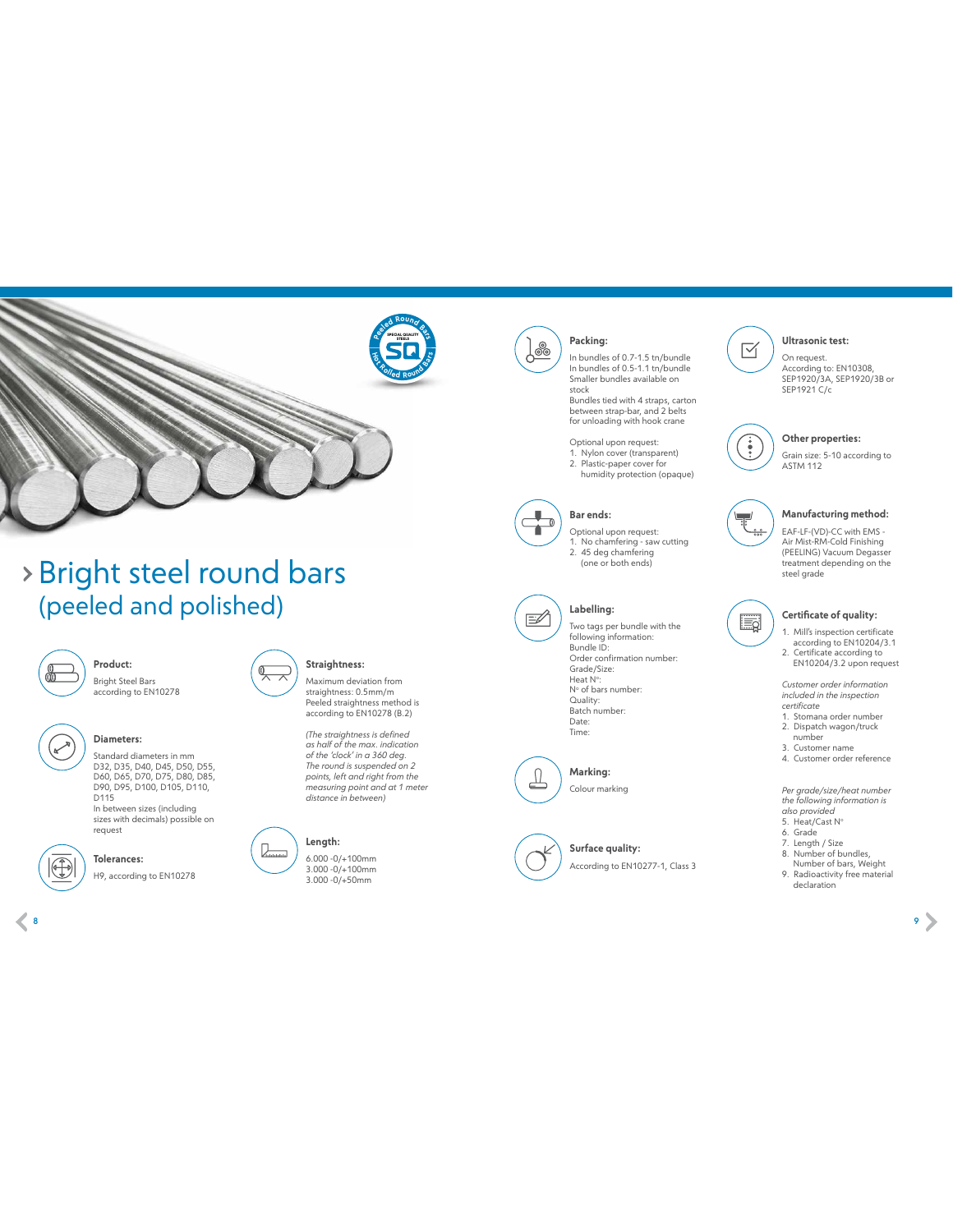



### S355J2

Steel grade: S355J2 (Mat.No 1.0577) according to EN10025-2

#### **Stomana specifications**

**Chemical composition** (% weight)

**C Si Mn S P Сr Ti Ni Mo Cu Al Nb V** 0.15-0.20 0.14-0.55 0.80-1.60 ≤ 0.025 ≤ 0.025 ≤ 0.30 ≤ 0.05 ≤ 0.08 ≤ 0.08 ≤ 0.55 ≤ 0.060 ≤ 0.06 ≤ 0.1

For thickness above 40mm, C ≤ 0.22%<br>C.Eq. = %C + %Mn/6 + (%Cu + %Ni)/15 + (%Cr + %Mo + %V)/5<br>D ≤ 30mm, max 0.45%<br>D ≤ 30mm, max 0.45%

**Mechanical properties:** As rolled

|                                         |                     | On as rolled bars ≤ 16 mm. For other sizes according to EN10025-2 |  |  |  |  |  |
|-----------------------------------------|---------------------|-------------------------------------------------------------------|--|--|--|--|--|
| Tensile strength, Rm, N/mm <sup>2</sup> | $D3mm \leq D100mm$  | 470-630                                                           |  |  |  |  |  |
|                                         | $>$ D100 $mm$       | 450-600                                                           |  |  |  |  |  |
|                                         | $D16mm \leq D40mm$  | $\geq$ 345                                                        |  |  |  |  |  |
|                                         | $D40mm \leq D63mm$  | > 335                                                             |  |  |  |  |  |
| Yield strength, Re, N/mm <sup>2</sup>   | $D63mm \leq D80mm$  | $\geq$ 325                                                        |  |  |  |  |  |
|                                         | $D80mm \leq D100mm$ | > 315                                                             |  |  |  |  |  |
|                                         | $>$ D100 $mm$       | $\geq$ 295                                                        |  |  |  |  |  |
|                                         | $<$ D40 $mm$        | $\geq$ 22                                                         |  |  |  |  |  |
|                                         | $D40mm \leq D63mm$  | $\geq 21$                                                         |  |  |  |  |  |
| Relative elongation, A, %               | $D63mm \leq D100mm$ | $\geq 20$                                                         |  |  |  |  |  |
|                                         | $>$ D100 $mm$       | $\geq 18$                                                         |  |  |  |  |  |
| Impact energy, KV, J                    | $\geq$ 27 (-20 °C)  |                                                                   |  |  |  |  |  |

#### **Specific to grade certificate information**

- 
- 
- 
- 
- 
- **1.** Order N°<br>**3.** Vrder SAP<br>**4.** Heat/Cast N°<br>**4.** Heat/Cast N°<br>**6.** Length (mm)/Diameter (mm)<br>**7.** Batch N°, Number of bundles/bars, Weight/mass (kgs)
- **8.** Chemical composition (%wt) C, Mn, Si, P, S, Cr, Ni, Cu, Mo, As, Al, V, Ti, Nb, B, N, Cev **9.** Mechanical properties:
- 
- a. Tensile strength (Mpa) b. Yield point (Mpa) c. Elongation/shrinkage (%) d. Impact strength e. Samples condition
- 
- 
- **10.** Reduction ratio







**Steel grade:** S235JR (Mat.N° 1.0038) according to EN10025-2

#### **Stomana specifications**

**Chemical composition** (% weight)

**SPECIAL QUALITY STEELS <sup>e</sup>ele<sup>d</sup> <sup>R</sup>ou<sup>n</sup><sup>d</sup> <sup>B</sup>ar<sup>s</sup>**

**<sup>H</sup>o<sup>t</sup> <sup>R</sup>olle<sup>d</sup> <sup>R</sup>oun<sup>d</sup> <sup>B</sup>ar<sup>s</sup>**

 \*EN10025-2 table 2-f **C Si Mn S P Сr N Ni Mo Cu Al Nb V Ti**  $0.06 \cdot 0.17 \left( \begin{array}{ccccc} 0.15 \cdot 0.55 & 0.30 \cdot 1.40 & \text{\textit{p}} \leq 0.035 & \text{\textit{p}} \leq 0.30 & \text{\textit{p}} \leq 0.012^{*} & \text{\textit{p}} \leq 0.08 & \text{\textit{p}} \leq 0.55 & \text{\textit{p}} \leq 0.06 & \text{\textit{p}} \leq 0.10 & \text{\textit{p}} \leq 0.05 \end{array} \right)$ 

For thickness above 40mm, C ≤ 0.20%<br>C.Eq. = %C + %Mn/6 + (%Cu + %Ni)/15 + (%Cr + %Mo + %V)/5<br>D ≤ 40mm, max 0.35%<br>D ≤ 40mm, max 0.35%

#### **Mechanical properties:** As rolled

|                                         | On as rolled bars ≤ 16 mm. For other sizes according to EN10025-2 |            |  |  |  |  |  |  |
|-----------------------------------------|-------------------------------------------------------------------|------------|--|--|--|--|--|--|
|                                         | $D3mm \leq D100mm$                                                | 360-510    |  |  |  |  |  |  |
| Tensile strength, Rm, N/mm <sup>2</sup> | $> 0.100$ mm                                                      | 350-500    |  |  |  |  |  |  |
|                                         | $D16mm \leq D40mm$                                                | $\geq$ 225 |  |  |  |  |  |  |
| Yield strength, Re, N/mm <sup>2</sup>   | $D40mm \leq D100mm$                                               | $\geq$ 215 |  |  |  |  |  |  |
|                                         | > 0100mm                                                          | $\geq 195$ |  |  |  |  |  |  |
|                                         | $D16mm \leq D40mm$                                                | $\geq 26$  |  |  |  |  |  |  |
|                                         | $D16mm \leq D40mm$                                                | $\geq$ 25  |  |  |  |  |  |  |
| Relative elongation, A, %               | $D40mm \leq D63mm$                                                | $\geq 24$  |  |  |  |  |  |  |
|                                         | $D63mm \leq D100mm$                                               | $\geq$ 22  |  |  |  |  |  |  |

- 
- **1.** Order N°<br>**2.** Order SAP<br>**3.** Wagon/Truck N°<br>**4.** Heat/Cast N°
- 
- - **5.** Grade<br>**6.** Length (mm)/Diameter (mm)<br>**7.** Batch N°, Number of bundles/bars,
	- Weight/mass (kgs)
- **8.** Chemical composition (%wt) C, Mn, Si, P, S, Cr, Chemical properties:<br> **9.** Mi, Cu, Mo, As, Al, V, Ti, Nb, B, N, Cev<br> **9.** Mechanical properties:<br>
a. Tensile strength (Mpa)<br>
c. Elongation/shrinkage (%)<br>
d. Impact stre
	-
	-
	-
	-
- **10.** Reduction ratio
- 10 11
-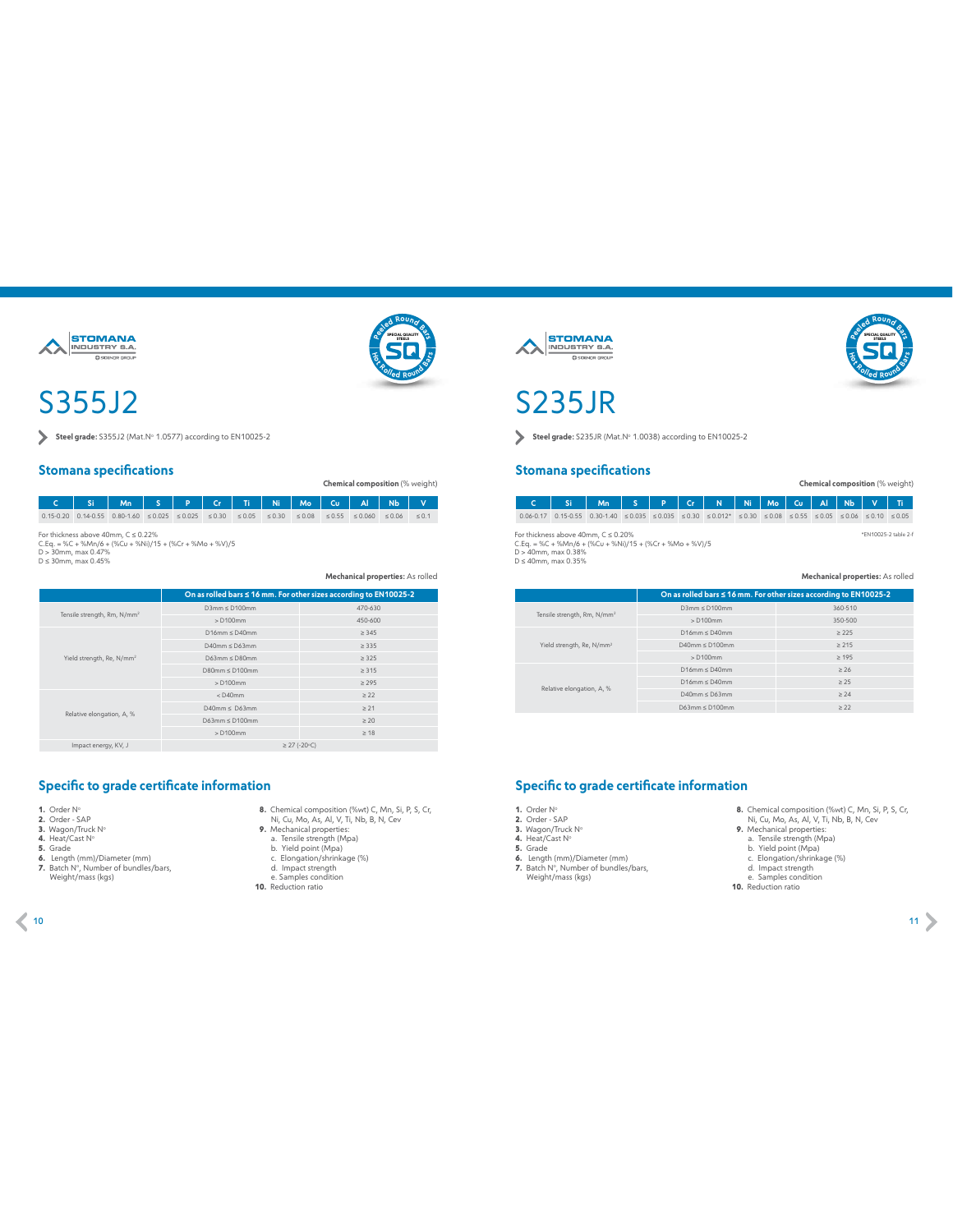

### C35E

Steel grade: C35E (Mat.Nº 1.1181) according to acc. to EN10083-2

#### **Stomana specifications**

**Chemical composition** (% weight)

|                                                                                                                                                                |  |  |  |  |  | C   Si   Mn   S   P   Cr   Ni   Mo   Cu   Ti   Al   Cr+Mo+Ni |
|----------------------------------------------------------------------------------------------------------------------------------------------------------------|--|--|--|--|--|--------------------------------------------------------------|
| $0.32 \cdot 0.39$ $\leq 0.40$ $0.50 \cdot 0.80$ $\leq 0.035$ $\leq 0.030$ $\leq 0.40$ $\leq 0.40$ $\leq 0.10$ $\leq 0.40$ $\leq 0.05$ $\leq 0.060$ $\leq 0.63$ |  |  |  |  |  |                                                              |

**Mechanical properties:** (on +N samples)

|                                         | $16$ mm < $D \le 100$ mm | $100$ mm < $D \le 120$ mm |
|-----------------------------------------|--------------------------|---------------------------|
| Tensile strength, Rm, N/mm <sup>2</sup> | min 520                  | min 500                   |
| Yield strength, Re, N/mm <sup>2</sup>   | min 270                  | min 245                   |
| Relative elongation, A, %               | min 19                   | min 19                    |

**Hardness,** HB (on as-rolled samples) for information





### C40E

Steel grade: C40E (Mat. N° 1.1186) according to EN10083-2

#### **Stomana specifications**

| Chemical composition (% weight) |  |                                                                                                                                |  |  |  |  |  |  |  |                                                           |  |  |
|---------------------------------|--|--------------------------------------------------------------------------------------------------------------------------------|--|--|--|--|--|--|--|-----------------------------------------------------------|--|--|
|                                 |  |                                                                                                                                |  |  |  |  |  |  |  | │ C │ Si │ Mn │ S │ P │ Cr │ Ni │ Mo │ Ti │ AI │Cr+Mo+Ni│ |  |  |
|                                 |  | $0.37 - 0.44$ $\leq 0.40$ $0.50 - 0.80$ $\leq 0.035$ $\leq 0.030$ $\leq 0.40$ $\leq 0.40$ $\leq 0.10$ $\leq 0.05$ $\leq 0.060$ |  |  |  |  |  |  |  | $\leq 0.63$                                               |  |  |

#### **Mechanical properties:** (on +N samples)

|                                         | $16$ mm < $D \le 100$ mm | $100$ mm < $D \le 120$ mm |
|-----------------------------------------|--------------------------|---------------------------|
| Tensile strength, Rm, N/mm <sup>2</sup> | min 550                  | min 530                   |
| Yield strength, Re, N/mm <sup>2</sup>   | min 290                  | min 260                   |
| Relative elongation, A, %               | min 17                   | min 17                    |

**Hardness,** HB (on as-rolled samples) for information

#### **Specific to grade certificate information**

- 
- 1. Chemical composition (%wt) C, Mn, Si, P, S, Cr,<br>
Ni, Cu, Mo, As, Al, V, Ti, Nb, B, N, Cev<br>
2. Mechanical properties on + N condition samples:<br>
a. Tensile strength (Mpa)<br>
b. Yield point (Mpa)<br>
b. C. Elongation (%)<br>
3. Ha
- 
- 
- 
- 
- 
- 

- 
- **1.** Chemical composition (%wt) C, Mn, Si, P, S, Cr,<br>
Ni, Cu, Mo, As, Al, V, Ti, Nb, B, N, Cev<br> **2.** Mechanical properties on + N condition samples:<br>
a. Tensile strength (Mpa)<br>
b. Yield point (Mpa)<br>
c. Elongation (%)<br> **2.**
- 
- 
- 
- 
- **5.** Reduction ratio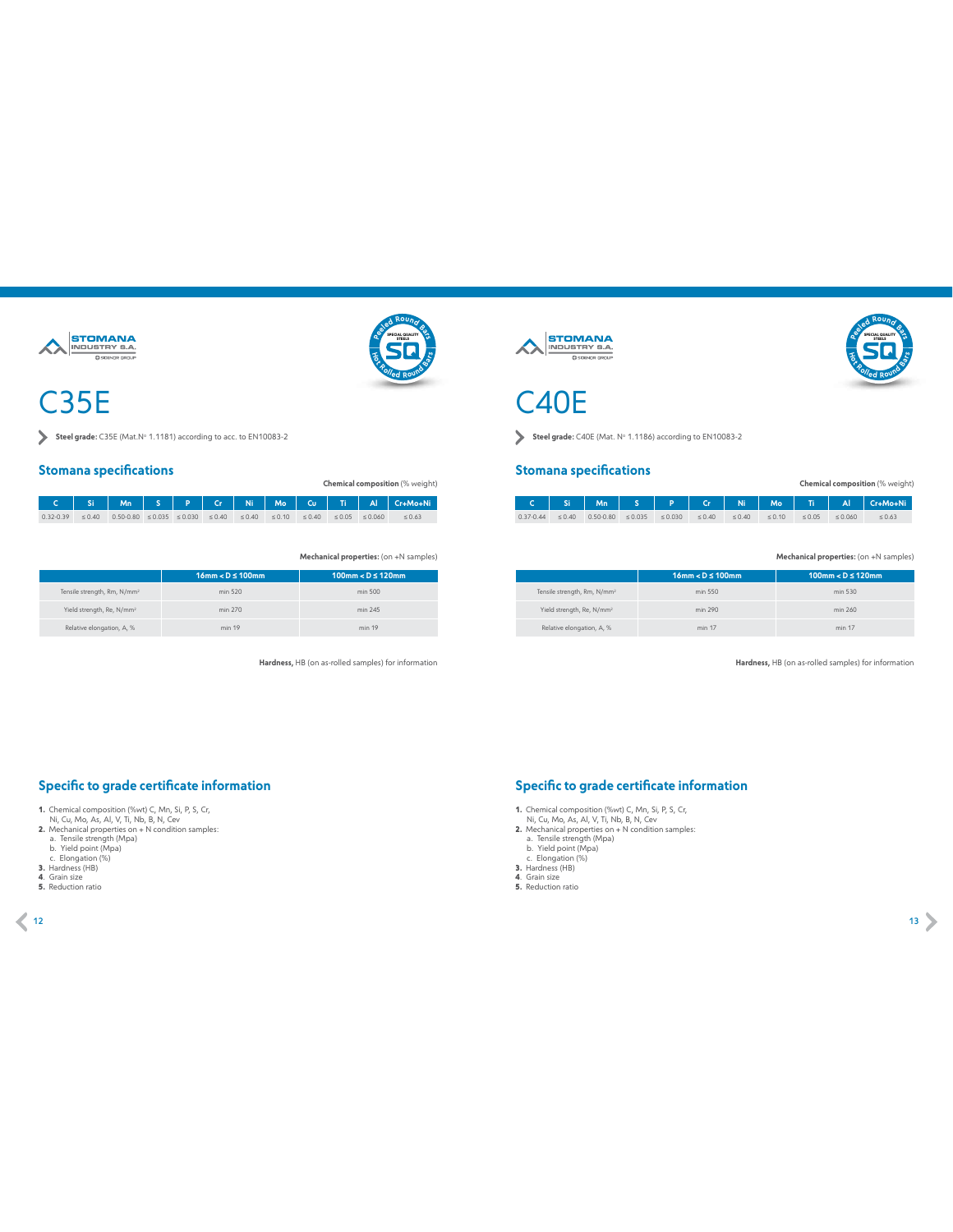

### C45E

Steel grade: C45E (Mat. Nº 1.1191) according to EN10083-2

#### **Stomana specifications**

**Chemical composition** (% weight)

|                                                                                                                                                              |  |  |  |  |  | C   Si   Mn   S   P   Cr   Ni   Mo   Cu   Ti   Al   Cr+Mo+Ni |
|--------------------------------------------------------------------------------------------------------------------------------------------------------------|--|--|--|--|--|--------------------------------------------------------------|
| $0.42 \cdot 0.50$ $\leq 0.40$ $0.50 \cdot 0.80$ $\leq 0.035$ $\leq 0.03$ $\leq 0.40$ $\leq 0.40$ $\leq 0.10$ $\leq 0.40$ $\leq 0.05$ $\leq 0.06$ $\leq 0.63$ |  |  |  |  |  |                                                              |

**Mechanical properties:** (on +N samples)

|                                         | $16$ mm < $D \le 100$ mm | $100$ mm < $D \le 120$ mm |
|-----------------------------------------|--------------------------|---------------------------|
| Tensile strength, Rm, N/mm <sup>2</sup> | min 580                  | min 560                   |
| Yield strength, Re, N/mm <sup>2</sup>   | min 305                  | min 275                   |
| Relative elongation, A, %               | min 16                   | min 16                    |

**Hardness,** HB (on as-rolled samples) for information





### C45R

**Steel grade:** C45R (Mat. No 1.1201) according to EN10083-2

#### **Stomana specifications**

|  |                                                                                                                                      |  |  |  | C Si Mn S P Cr Ni Mo Cu Ti Al Cr+Mo+Ni |
|--|--------------------------------------------------------------------------------------------------------------------------------------|--|--|--|----------------------------------------|
|  | $0.42 - 0.50$ $\leq 0.40$ 0.50 0.030 0.020 0.035 $\leq 0.03$ $\leq 0.40$ $\leq 0.40$ $\leq 0.10$ $\leq 0.40$ $\leq 0.05$ $\leq 0.06$ |  |  |  | 50.63                                  |

#### **Mechanical properties:** (on +N samples)

**Chemical composition** (% weight)

|                                         | $16$ mm < $D \le 100$ mm | $100$ mm < $D \le 120$ mm |
|-----------------------------------------|--------------------------|---------------------------|
| Tensile strength, Rm, N/mm <sup>2</sup> | min 580                  | min 560                   |
| Yield strength, Re, N/mm <sup>2</sup>   | min 305                  | min 275                   |
| Relative elongation, A, %               | min 16                   | min 16                    |

**Hardness,** HB (on as-rolled samples) for information

#### **Specific to grade certificate information**

- 
- 1. Chemical composition (%wt) C, Mn, Si, P, S, Cr,<br>
Ni, Cu, Mo, As, Al, V, Ti, Nb, B, N, Cev<br>
2. Mechanical properties on + N condition samples:<br>
a. Tensile strength (Mpa)<br>
b. Yield point (Mpa)<br>
b. C. Elongation (%)<br>
3. Ha
- 
- 
- 
- 
- 
- 

- 
- **1.** Chemical composition (%wt) C, Mn, Si, P, S, Cr,<br>
Ni, Cu, Mo, As, Al, V, Ti, Nb, B, N, Cev<br> **2.** Mechanical properties on + N condition samples:<br>
a. Tensile strength (Mpa)<br>
b. Yield point (Mpa)<br>
c. Elongation (%)<br> **2.**
- 
- 
- 
- 
- **5.** Reduction ratio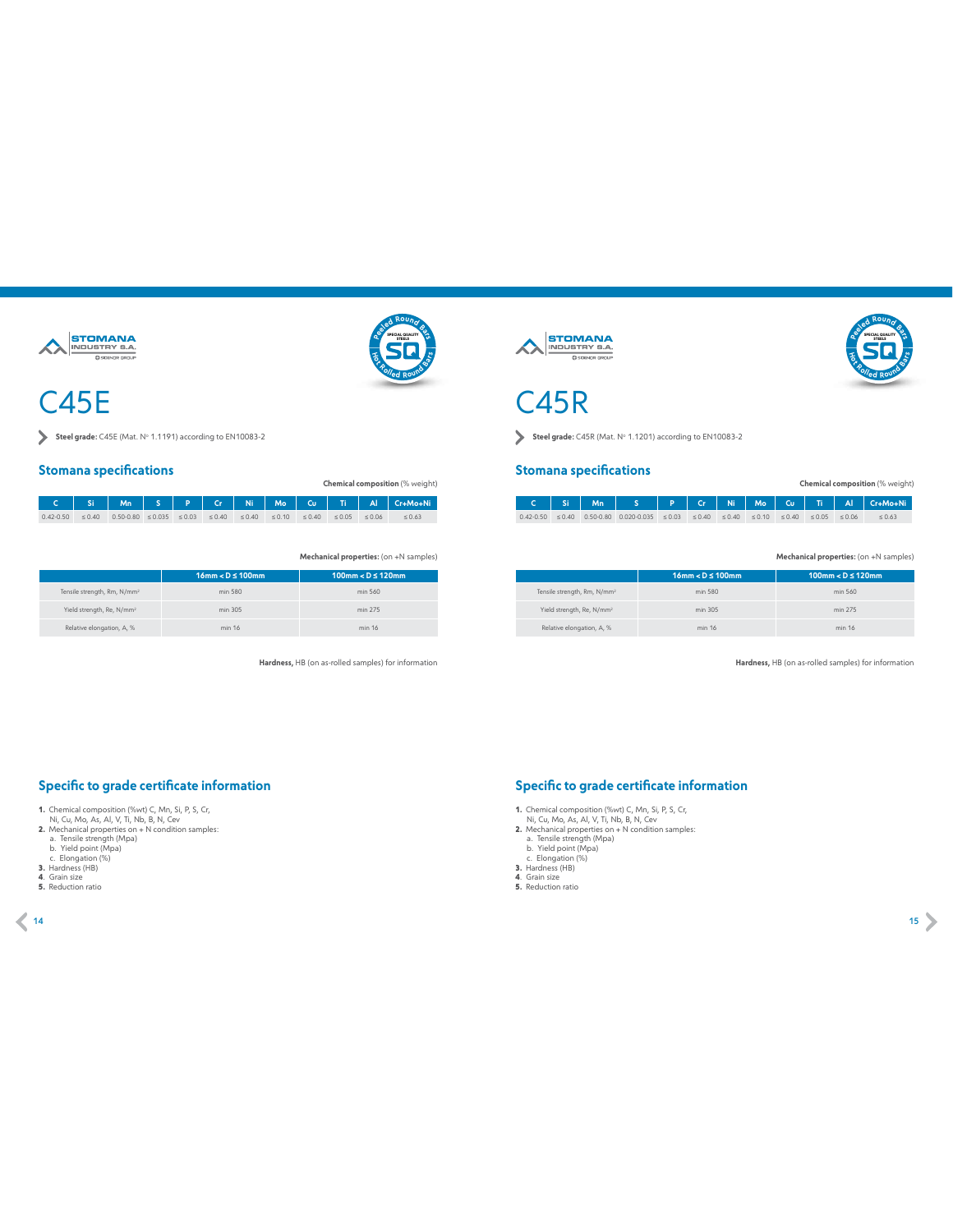

## $Cf53$

г

Steel grade: Cf53 (material No 1.1213) according to DIN 17212

#### **Stomana specifications**

| UNUMBER SPECING MONEY                                  |  |  |  |  | Chemical composition (% weight) |  |
|--------------------------------------------------------|--|--|--|--|---------------------------------|--|
| c   si   Mn   s   P   Cr   Ni   Mo   Cu   Mo   Ti   Al |  |  |  |  |                                 |  |

| المان المساحة المساسات المانا والساسات المار                                                                                                       |  |  |  |  |  |  |
|----------------------------------------------------------------------------------------------------------------------------------------------------|--|--|--|--|--|--|
| $0.50-0.57$ $0.15-0.35$ $0.40-0.70$ $\leq 0.035$ $\leq 0.025$ $\leq 0.30$ $\leq 0.30$ $\leq 0.10$ $\leq 0.40$ $\leq 0.10$ $\leq 0.05$ $\leq 0.060$ |  |  |  |  |  |  |
|                                                                                                                                                    |  |  |  |  |  |  |

**Mechanical properties:** (on +N samples)

**SPECIAL QUALITY STEELS <sup>e</sup>ele<sup>d</sup> <sup>R</sup>ou<sup>n</sup><sup>d</sup> <sup>B</sup>ar<sup>s</sup>**

**<sup>H</sup>o<sup>t</sup> <sup>R</sup>olle<sup>d</sup> <sup>R</sup>oun<sup>d</sup> <sup>B</sup>ar<sup>s</sup>**

|                                         | $16$ mm < $D \le 100$ mm | $100$ mm < $D \le 120$ mm |
|-----------------------------------------|--------------------------|---------------------------|
| Tensile strength, Rm, N/mm <sup>2</sup> | 610-760                  | 600-750                   |
| Yield strength, Re, N/mm <sup>2</sup>   | min 340                  | min 400                   |
| Relative elongation, A, %               | min 16                   | min 15                    |

**Hardness,** HB (on as-rolled samples) for information

**9.** Mechanical properties: a. Tensile strength (Mpa) b. Yield point (Mpa)

c. Elongation/shrinkage (%) d. Impact strength e. Samples condition **10.** Hardness (HB)

**11.** Reduction ratio **12.** Samples condition







C60E

Steel grade: C60E (Mat. No 1.1221) according to EN10083-2

#### **Stomana specifications**

|  |                                                                                                                                           |  |  |  |  | C Si   Mn   S   P   Cr   Ni   Mo   Ti   Al   Cu   Cr+Mo+Ni |
|--|-------------------------------------------------------------------------------------------------------------------------------------------|--|--|--|--|------------------------------------------------------------|
|  | $0.57 - 0.65 \le 0.40$ $0.60 - 0.90 \le 0.035$ $\le 0.030$ $\le 0.40$ $\le 0.40$ $\le 0.10$ $\le 0.05$ $\le 0.060$ $\le 0.040$ $\le 0.63$ |  |  |  |  |                                                            |

#### **Mechanical properties:** (on +N samples)

**Chemical composition** (% weight)

|                                         | $16$ mm < $D \le 100$ mm | $100$ mm < $D \le 120$ mm |
|-----------------------------------------|--------------------------|---------------------------|
| Tensile strength, Rm, N/mm <sup>2</sup> | min 670                  | min 650                   |
| Yield strength, Re, N/mm <sup>2</sup>   | min 340                  | min 310                   |
| Relative elongation, A, %               | min 11                   | min 11                    |

**Hardness,** HB (on as-rolled samples) for information

#### **Specific to grade certificate information**

- 
- 
- 
- 
- 
- 
- 
- 1. Order N°<br>2. Order SAP<br>3. Wagon/Truck N°<br>5. Grade<br>5. Grade<br>6. Length (mm/)/Diameter (mm)<br>7. Batch N°, Number of bundles/bars,<br>Weight/mass (kgs)<br>8. Chemical composition (%wt) C, Mn, Si, P, S, Cr,<br>10. Chemical compositio
- 

- 
- **1.** Chemical composition (%wt) C, Mn, Si, P, S, Cr,<br>
Ni, Cu, Mo, As, Al, V, Ti, Nb, B, N, Cev<br> **2.** Mechanical properties on + N condition samples:<br>
a. Tensile strength (Mpa)<br>
b. Yield point (Mpa)<br>
c. Elongation (%)<br> **3.**
- 
- 
- 
-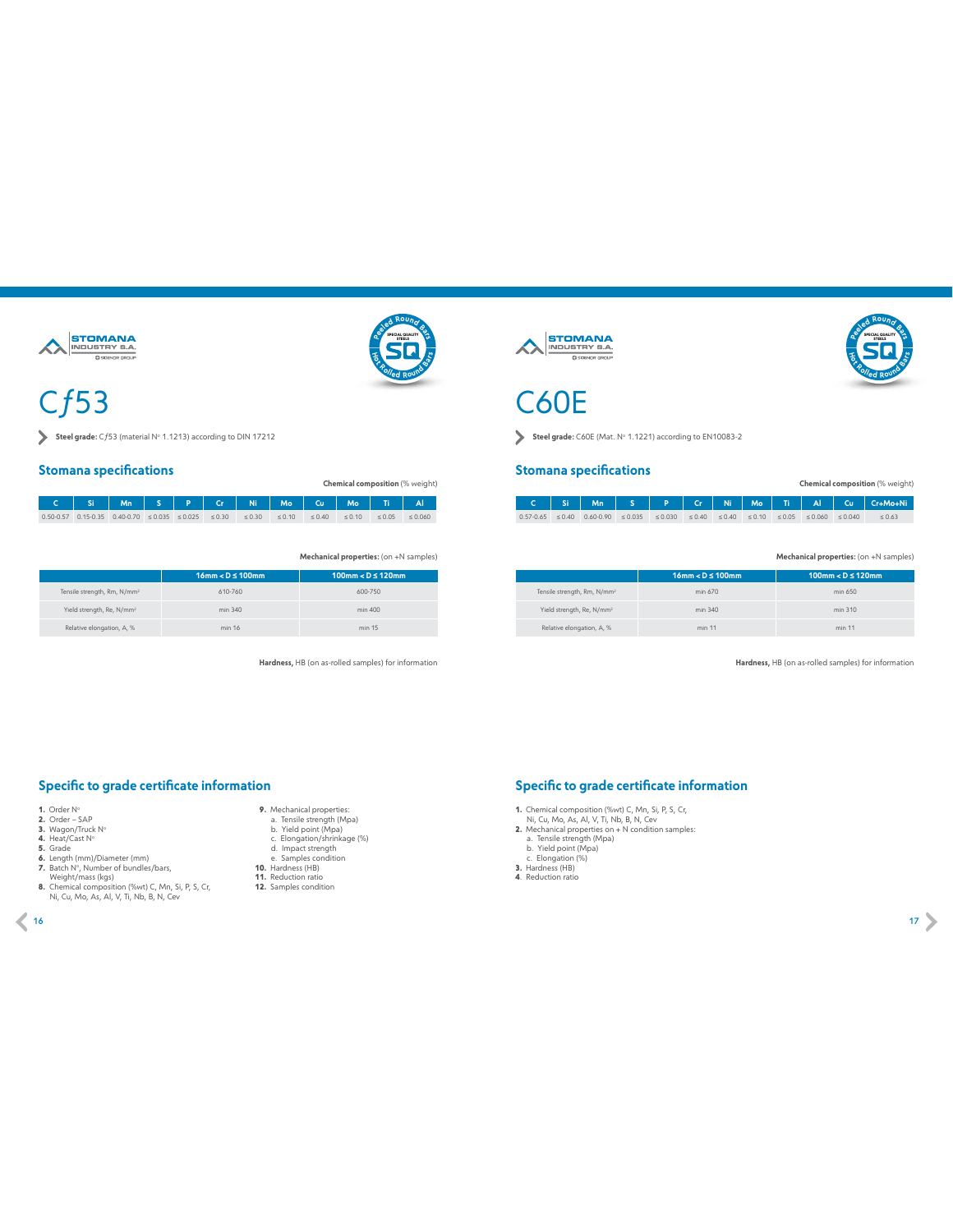



## 16(20)MnCr5

**Steel grade:** 16MnCr5 (Mat.N° 1.7131) / 20MnCr5 (Mat.N° 1.7147) according to ΕΝ10084

#### **Stomana specifications**

|            |                |             |               |                      |                |               |             |             |             | Chemical composition (% weight) |
|------------|----------------|-------------|---------------|----------------------|----------------|---------------|-------------|-------------|-------------|---------------------------------|
|            | $\mathsf{C}^-$ | 'Si         | Mn            | $\sim$ $\sim$ $\sim$ | <b>PARTIES</b> | $cr$          | <b>Ni</b>   | Cu.         | AI          | Ti.                             |
| 16MnCr5    | $0.14 - 0.19$  | < 0.40      | $1.00 - 1.30$ | $\leq 0.035$         | < 0.025        | $0.80 - 1.10$ | $\leq 0.30$ | < 0.40      | < 0.10      | $\leq 0.05$                     |
| 20MnCr5    | $0.17 - 0.22$  | $\leq 0.40$ | $1.00 - 1.40$ | $\leq 0.035$         | < 0.025        | $1.00 - 1.30$ | $\leq 0.30$ | $\leq 0.40$ | $\leq 0.10$ | $\leq 0.05$                     |
| 16/20MnCr5 | $0.17 - 0.19$  | $\leq 0.40$ | $1.00 - 1.30$ | $\leq 0.035$         | $\leq 0.025$   | $1.00 - 1.10$ | $\leq 0.30$ | $\leq 0.40$ | $\leq 0.10$ | $\leq 0.05$                     |

**Hardness,** HB (on as-rolled samples) for information

**Hardenability** - Jominy test HRC (on +QΤ sample) according to EN10084

|             |     | $J_{1.5}$ | $J_2$             | $J_{\kappa}$ | $J_{\mathcal{T}}$ | $J_{\varphi}$ | $J_{44}$ | $J_{13}$ | $J_{15}$ | $J_{20}$ | $J_{25}$ | $J_{30}$ | $J_{35}$ | $J_{40}$ | $J_{45}$ |
|-------------|-----|-----------|-------------------|--------------|-------------------|---------------|----------|----------|----------|----------|----------|----------|----------|----------|----------|
| 20MnCr5     | Max | 49        | 49                | 48           | 46                | 43            | 42       | 41       | 39       | 37       | 35       | 34       | 33       | 32       |          |
|             | Min | 41        | 39                | 36           | 33                | 30            | 28       | 26       | 25       | 23       | 21       | ٠        |          |          |          |
|             |     |           |                   |              |                   |               |          |          |          |          |          |          |          |          |          |
|             |     | $J_{1.5}$ | $J_2$             | $J_{\kappa}$ | $J_{\mathcal{T}}$ | $J_{\varphi}$ | $J_{44}$ | $J_{13}$ | $J_{15}$ | $J_{20}$ | $J_{25}$ | $J_{30}$ | $J_{35}$ | $J_{40}$ | $J_{45}$ |
| 16/20MnCr5  | Max | 47        | 46                | 44           | 41                | 39            | 37       | 35       | 33       | 31       | 30       | 29       | 28       | 27       |          |
|             | Min | 41        | 39                | 36           | 33                | 30            | 28       | 26       | 25       | 23       | 21       | ٠        |          |          |          |
|             |     |           |                   |              |                   |               |          |          |          |          |          |          |          |          |          |
|             |     | $J_{1.5}$ | $J_3$             | $J_{\kappa}$ | υ.,               | $J_{\varphi}$ | $J_{11}$ | $J_{13}$ | $J_{15}$ | $J_{20}$ | $J_{25}$ | $J_{30}$ | $J_{35}$ | $J_{40}$ | $J_{45}$ |
| 16MnCr5     | Max | 47        | 46                | 44           | 41                | 39            | 37       | 35       | 33       | 31       | 30       | 29       | 28       | 27       |          |
|             | Min | 39        | 36                | 31           | 28                | 24            | 21       |          |          |          |          |          |          |          |          |
| Incl. meth. |     |           | <b>Grain size</b> |              |                   |               |          |          |          |          |          |          |          |          |          |

 $KaR4 ≤ 40 EN10247$  min 5-EN ISO643

#### **Specific to grade certificate information**

**1.** Heat/Cast N°

- 
- **2.** Grade<br>**3.** Length (mm)/Diameter (mm)<br>**4.** Batch N°, Number of bundles/bars,
- 
- 
- Weight/mass (kgs) **5.** Chemical composition (%wt) C, Mn, Si, P, S, Cr, Ni, Cu, Mo, As, Al, V, Ti, Nb, B, N, Cev



- **6.** Hardenability  **7.** Hardness (HB)  **8.** Samples condition
- **9.** Incl. method and result
- **10.** Grain size **11.** Reduction ratio
- 

**STOMANA STOMANA** 





### 16(20)MnCrS5

Steel grade: 16MnCrS5 (Mat. Nº 1.7139) / 20MnCrS5 (Mat. Nº 1.7149) according to EN10084

#### **Stomana specifications**

|                       |               |                            |               |                |              |               |             | Chemical composition (% weight) |       |             |
|-----------------------|---------------|----------------------------|---------------|----------------|--------------|---------------|-------------|---------------------------------|-------|-------------|
|                       |               | $C \parallel Si \parallel$ |               | Mn S P Cr      |              |               | $Ni$ $\Box$ | $Cu$ $\parallel$                | AI    | Ti.         |
| 16MnCrS5              | $0.14 - 0.19$ | $\leq 0.40$                | $1.00 - 1.30$ | $0.02 - 0.035$ | $\leq 0.025$ | $0.80 - 1.10$ | $\leq 0.30$ | $\leq 0.40$                     | 50.10 | $\leq 0.05$ |
| 20MnCrS5              | $0.17 - 0.22$ | $\leq 0.40$                | $1.10 - 1.40$ | $0.02 - 0.035$ | $\leq 0.025$ | $1.00 - 1.30$ | $\leq 0.30$ | $\leq 0.40$                     | 50.10 | $\leq 0.05$ |
| 16/20MnCrS5 0.17-0.19 |               | $\leq 0.40$                | 1.10-1.30     | $0.02 - 0.035$ | $\leq 0.025$ | $1.00 - 1.10$ | $\leq 0.30$ | < 0.40                          | 50.10 | $\leq 0.05$ |

#### **Hardness,** HB (on as-rolled samples) for information

**Hardenability** - Jominy test HRC (on +QΤ sample) according to EN10084

|             |            | $J_{1.5}$ | $J_2$             | $J_{\kappa}$ | $J_{7}$           | $J_{\varphi}$ | $J_{11}$ | $J_{13}$ | $J_{15}$ | $J_{20}$ | $J_{25}$ | $J_{30}$ | $J_{35}$ | $J_{40}$ | $J_{45}$ |
|-------------|------------|-----------|-------------------|--------------|-------------------|---------------|----------|----------|----------|----------|----------|----------|----------|----------|----------|
| 20MnCrS5    | <b>Max</b> | 49        | 49                | 48           | 46                | 43            | 42       | 41       | 39       | 37       | 35       | 34       | 33       | 32       |          |
|             | Min        | 41        | 39                | 36           | 33                | 30            | 28       | 26       | 25       | 23       | 21       |          |          |          |          |
|             |            | $J_{1.5}$ | $J_3$             | $J_{\kappa}$ | $J_{7}$           | $J_{\varphi}$ | $J_{11}$ | $J_{13}$ | $J_{15}$ | $J_{20}$ | $J_{25}$ | $J_{30}$ | $J_{35}$ | $J_{40}$ | $J_{45}$ |
| 16/20MnCrS5 | Max.       | 47        | 46                | 44           | 41                | 39            | 37       | 35       | 33       | 31       | 30       | 29       | 28       | 27       |          |
|             | Min        | 41        | 39                | 36           | 33                | 30            | 28       | 26       | 25       | 23       | 21       |          |          |          |          |
|             |            | $J_{1.5}$ | $J_3$             | $J_{\kappa}$ | $J_{\mathcal{I}}$ | $J_{\varphi}$ | $J_{11}$ | $J_{13}$ | $J_{15}$ | $J_{20}$ | $J_{25}$ | $J_{30}$ | $J_{35}$ | $J_{40}$ | $J_{45}$ |
| 16MnCrS5    | <b>Max</b> | 47        | 46                | 44           | 41                | 39            | 37       | 35       | 33       | 31       | 30       | 29       | 28       | 27       |          |
|             | Min        | 39        | 36                | 31           | 28                | 24            | 21       |          |          |          |          |          |          |          |          |
| Incl. meth. |            |           | <b>Grain size</b> |              |                   |               |          |          |          |          |          |          |          |          |          |

KaR4 ≤ 40 EN10247 min 5-EN ISO643

#### **Specific to grade certificate information**

- **1.** Heat/Cast N°
- **2.** Grade **3.** Length (mm)/Diameter (mm)
	- -
- **9.** Incl. method and result **10.** Grain size **11.** Reduction ratio

 **6.** Hardenability  **7.** Hardness (HB)  **8.** Samples condition

- **4.** Batch N°, Number of bundles/bars,<br>Weight/mass (kgs)<br>**5.** Chemical composition (%wt) C, Mn, Si, P, S,<br>Cr, Ni, Cu, Mo, As, Al, V, Ti, Nb, B, N, Cev
- 
- 18 and the contract of the contract of the contract of the contract of the contract of the contract of the contract of the contract of the contract of the contract of the contract of the contract of the contract of the con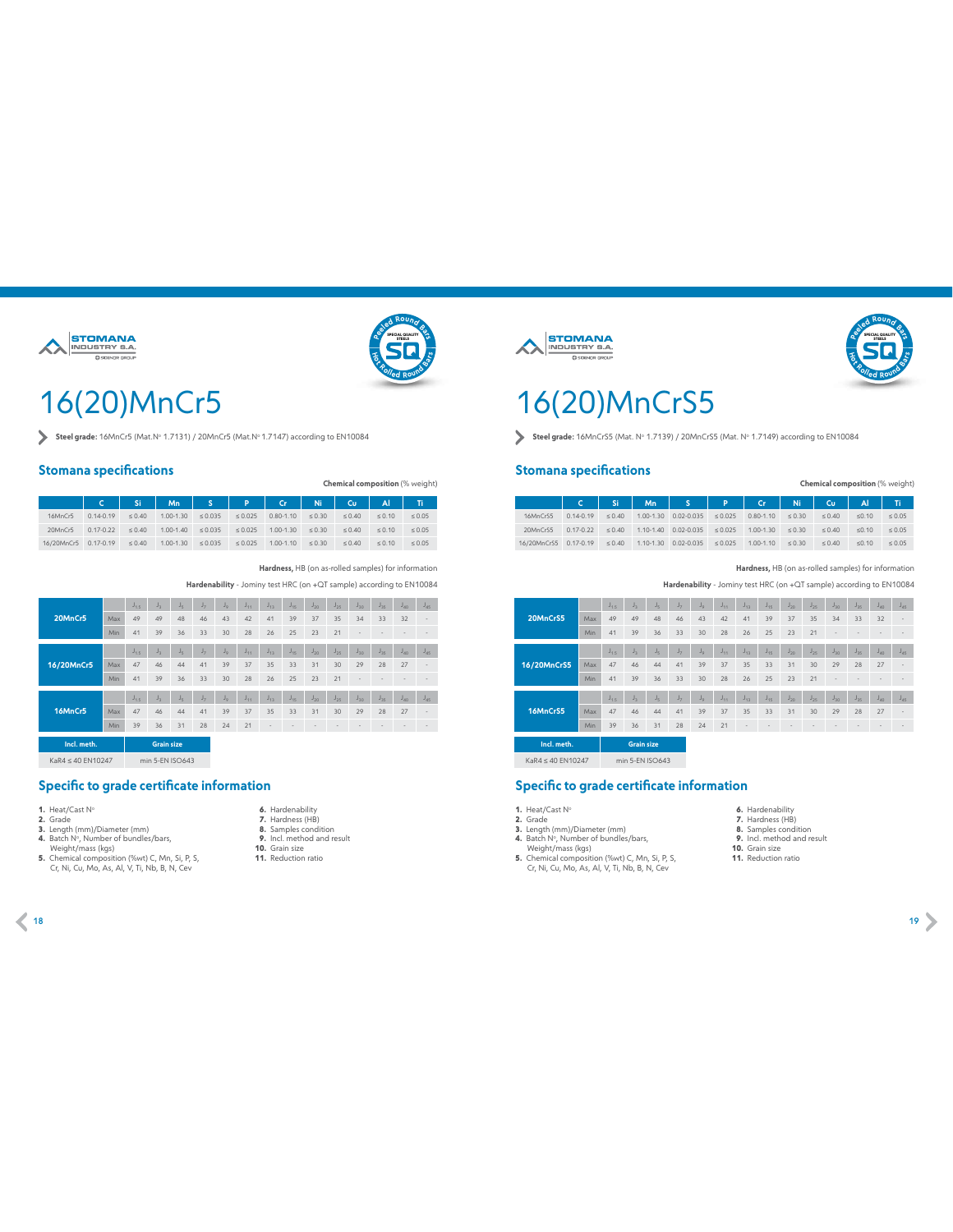



### 20MnCrS5+HH

Steel grade: 20MnCrS5 (Mat. No 1.7149+HH) according to EN10084

#### **Stomana specifications**

|               |             |                                                  |              |               |             |             |              | <b>Chemical composition</b> (% weight) |
|---------------|-------------|--------------------------------------------------|--------------|---------------|-------------|-------------|--------------|----------------------------------------|
|               |             | Si    Mn    S    P    Cr    Ni    Cu    Al    Ti |              |               |             |             |              |                                        |
| $0.19 - 0.21$ | $\leq 0.40$ | 1.15-1.25 0.02-0.035                             | $\leq 0.025$ | $1.05 - 1.20$ | $\leq 0.30$ | $\leq 0.35$ | $\leq 0.050$ | $\leq 0.035$                           |

**Hardness,** HB (on as-rolled samples) for information only

**Yield Strength, Tensile Strength, Relative elongation, Impact energy, Hardness** for information only **Hardenability** - Jominy test HRC (on +QΤ sample) according to EN10084

|             |            | $J_{15}$ $J_3$ $J_5$ $J_7$ $J_9$ $J_{11}$ $J_{13}$ $J_{15}$ $J_{20}$ $J_{25}$ $J_{30}$ $J_{35}$ $J_{40}$ $J_{45}$ |  |  |  |  |  |  |  |
|-------------|------------|-------------------------------------------------------------------------------------------------------------------|--|--|--|--|--|--|--|
| 20MnCrS5+HH |            | Max 49 49 48 46 43 42 41 39 37 35 34 33 32 -                                                                      |  |  |  |  |  |  |  |
|             | <b>Min</b> | 44 42 40 37 34 33 31 30 28 26 25 24 23                                                                            |  |  |  |  |  |  |  |

| Incl. meth.       | <b>Grain size</b> |
|-------------------|-------------------|
| KaR4 < 40 FN10247 | min 5-FN ISO643   |

#### **Specific to grade certificate information**

- 
- **1.** Heat/Cast N°<br>**2.** Grade<br>**3.** Length (mm)/Diameter (mm)
- 
- 4. Batch N°, Number of bundles/bars,
- Weight/mass (kgs)<br>**5.** Chemical composition (%wt) C, Mn, Si, P, S,<br>Cr, Ni, Cu, Mo, As, Al, V, Ti, Nb, B, N, Cev
- - **6.** Hardenability  **7.** Hardness (HB)  **8.** Samples condition
	- **9.** Incl. method and result
	- **10.** Grain size **11.** Reduction ratio
	-

**STOMANA ANDUSTRY S.A.** 





Steel grade: 11SMn30 (Mat. Nº 1.0715) according to EN10087

#### **Stomana specifications**

|               | Si          | Mn            |               | Þ           | Ni |       | Cu          |
|---------------|-------------|---------------|---------------|-------------|----|-------|-------------|
| $0.06 - 0.14$ | $\leq 0.05$ | $0.90 - 1.30$ | $0.27 - 0.33$ | $\leq 0.11$ |    | ≤ U.3 | $\leq 0.40$ |

#### **Mechanical properties:** As rolled

**Chemical composition** (% weight)

**SPECIAL QUALITY STEELS <sup>e</sup>ele<sup>d</sup> <sup>R</sup>ou<sup>n</sup><sup>d</sup> <sup>B</sup>ar<sup>s</sup>**

**<sup>H</sup>o<sup>t</sup> <sup>R</sup>olle<sup>d</sup> <sup>R</sup>oun<sup>d</sup> <sup>B</sup>ar<sup>s</sup>**

|                                         | $16$ mm < $D \leq 40$ mm | $40$ mm < $D \leq 63$ mm | $63$ mm < $D \le 100$ mm |
|-----------------------------------------|--------------------------|--------------------------|--------------------------|
| Tensile strength, Rm, N/mm <sup>2</sup> | 380-570                  | 370-570                  | 360-520                  |

**Hardness HB, Yield strength (MPa) and Relative elongation (%),** for information only

#### **Specific to grade certificate information**

- 
- 
- 
- 
- 1. Order N°<br>2. Order SAP<br>3. Wagon/Truck N°<br>5. Grade<br>5. Grade<br>6. Length (mm/)/Diameter (mm)<br>7. Batch N°, Number of bundles/bars,<br>Weight/mass (kgs)<br>8. Chemical composition (%wt) C, Mn, Si, P, S, Cr,<br>1. Ch, Mo, As, Al, V, T
	-
- For information only

**9.** Mechanical properties: a. Tensile strength (Mpa) b. Yield strength (MPa)

- c. Relative elongation (%) For information only b. Samples condition HR **10.** Hardness (HB)
- 
- **11.** Reduction ratio

 $20$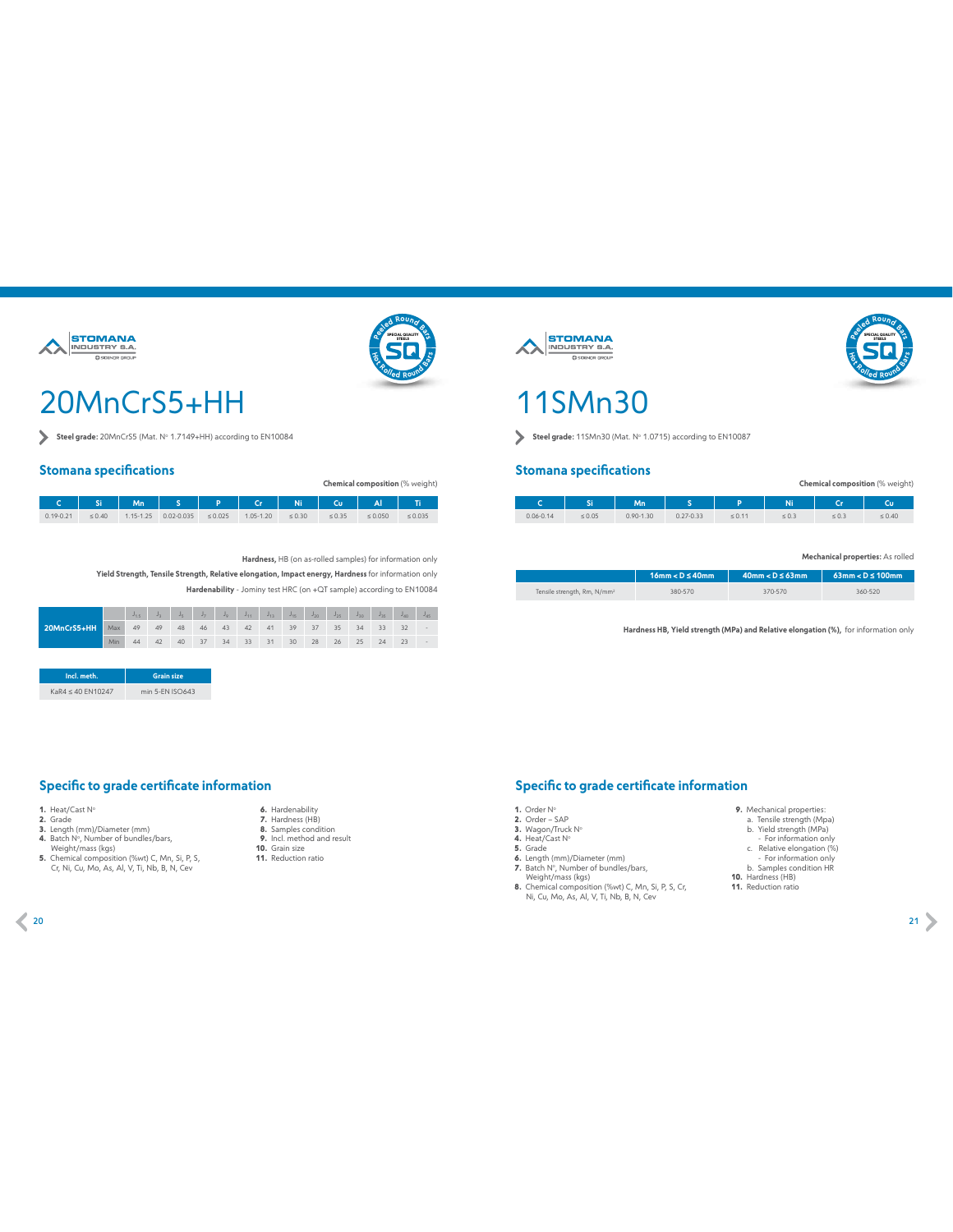

### 20MnV6

**Steel grade:** 20MnV6

#### **Stomana specifications**

|  | C   Si   Mn   S   P   Cr   Ni   Mo   Cu   Al |  |  |  |                                                                                                                           |  |
|--|----------------------------------------------|--|--|--|---------------------------------------------------------------------------------------------------------------------------|--|
|  |                                              |  |  |  | $0.15 - 0.19$ 0.15-0.40 1.30-1.60 $\le 0.02$ $\le 0.02$ $\le 0.30$ $\le 0.30$ $\le 0.32$ $\le 0.30$ 0.025-0.050 0.08-0.10 |  |

**Mechanical properties** (On as-rolled samples)

|                                         | $22mm < D \leq 70mm$ | $D > 70$ mm |
|-----------------------------------------|----------------------|-------------|
| Tensile strength, Rm, N/mm <sup>2</sup> | 550-700              | 600-750     |
| Yield strength, Re, N/mm <sup>2</sup>   | $\geq 450$           | $\geq 420$  |
| Relative elongation, A, %               | $\geq 18$            | $\geq 21$   |
| Hardness HB                             | $\leq 207$           | $\leq 207$  |
| Impact energy, AK (-20°C), J            | $\geq$ 27            | $\geq$ 27   |

#### **Specific to grade certificate information**

- 
- 
- 
- 
- 
- 
- 1. Order N°<br>2. Order SAP<br>3. Wagon/Truck N°<br>5. Grade<br>5. Grade<br>6. Length (mm/)/Diameter (mm)<br>7. Batch N°, Number of bundles/bars,<br>Weight/mass (kgs)<br>8. Chemical composition (%wt) C, Mn, Si, P, S, Cr,<br>10. Chemical compositio
- 
- **9.** Mechanical properties: a. Tensile strength (Mpa) b. Yield point (Mpa)
- 
- 
- c. Elongation (%) d. Impact strength e. Samples condition HR **10.** Grain size **11.** Hardness (HB)
- 
- **12.** Reduction ratio
- 







**Steel grade:** 20MnV6M

#### **Stomana specifications**

| Chemical composition (% weight) |  |                                                                                                         |  |  |  |  |             |             |                              |               |
|---------------------------------|--|---------------------------------------------------------------------------------------------------------|--|--|--|--|-------------|-------------|------------------------------|---------------|
|                                 |  |                                                                                                         |  |  |  |  |             |             | C Si Mn S P Cr Ni Mo Cu Al V |               |
|                                 |  | $0.16 \cdot 0.22$ 0.10 $\cdot 0.50$ 1.30 $\cdot 1.70$ $\leq 0.035$ $\leq 0.035$ $\leq 0.30$ $\leq 0.30$ |  |  |  |  | $\leq 0.32$ | $\leq 0.30$ | $0.02 - 0.05$                | $0.10 - 0.20$ |

#### **Mechanical properties:** As rolled

**SPECIAL QUALITY STEELS <sup>e</sup>ele<sup>d</sup> <sup>R</sup>ou<sup>n</sup><sup>d</sup> <sup>B</sup>ar<sup>s</sup>**

**<sup>H</sup>o<sup>t</sup> <sup>R</sup>olle<sup>d</sup> <sup>R</sup>oun<sup>d</sup> <sup>B</sup>ar<sup>s</sup>**

|                                         | $D \leq 90$ mm | $D > 90$ mm |
|-----------------------------------------|----------------|-------------|
| Tensile strength, Rm, N/mm <sup>2</sup> | 550-750        | 550-700     |
| Yield strength, Re, N/mm <sup>2</sup>   | $\geq 450$     | $\geq 400$  |
| Relative elongation, A, %               | $\geq 19$      | $\geq$ 19   |
| Impact energy, AK (-20°C), J            | > 27           | > 27        |

**Specific to grade certificate information**

- 
- 
- 
- -
	-
- 1. Order N°<br>2. Order SAP<br>3. Wagon/Truck N°<br>5. Grade<br>5. Grade<br>6. Length (mm/)/Diameter (mm)<br>7. Batch N°, Number of bundles/bars,<br>Weight/mass (kgs)<br>8. Chemical composition (%wt) C, Mn, Si, P, S, Cr,<br>10. Chemical compositio
- **9.** Mechanical properties: a. Tensile strength (Mpa) b. Yield point (Mpa)
- 
- 
- 
- c. Elongation (%) d. Impact strength e. Samples condition HR **10.** Grain size **11.** Hardness (HB)
- 
- **12.** Reduction ratio

22 and the contract of the contract of the contract of the contract of the contract of the contract of the contract of the contract of the contract of the contract of the contract of the contract of the contract of the con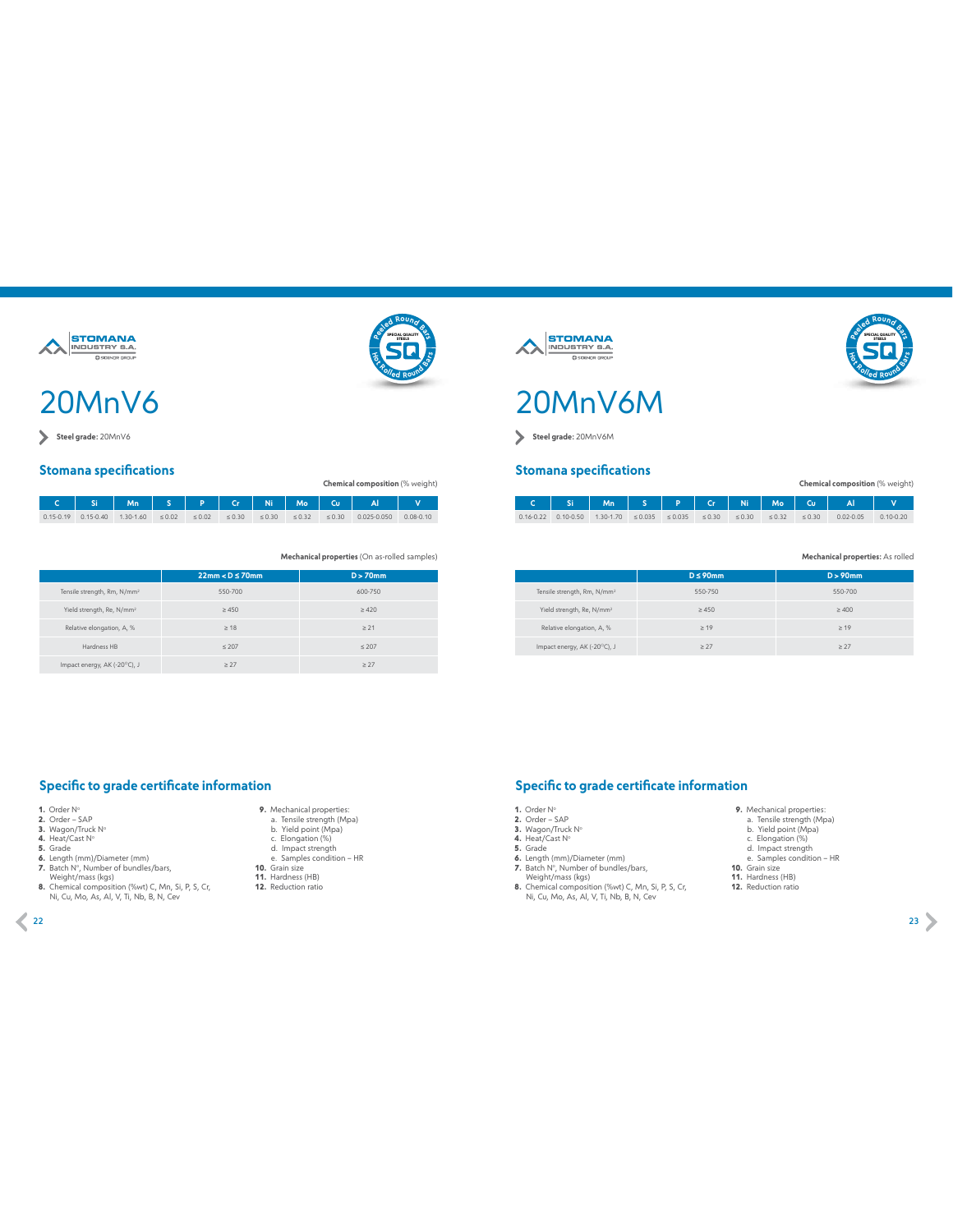



### 38MnVS6

Steel grade:  $38MnV$ S6 (Mat N° 1.1303) according to EN10267

#### **Stomana specifications**

**Chemical composition** (% weight)

**C Si Mn S P Сr N Ni Mo Cu Al V Ti**  $0.34-0.41 \left| \begin{array}{cc} 0.15-0.80 & 1.20-1.60 & 0.02-0.06 & \leq 0.025 & \leq 0.30 & 0.01-0.02 & \leq 0.30 & \leq 0.08 & \leq 0.30 & 0.01-0.04 & 0.08-0.20 & 0.020-0.035 \end{array} \right|$ 

**Mechanical properties:** As rolled

| Tensile strength, Rm, N/mm <sup>2</sup> | 800-950    |
|-----------------------------------------|------------|
| Yield strength, Re, N/mm <sup>2</sup>   | $\geq 520$ |
| Relative elongation, A, %               | $\geq 12$  |
| Relative shrink Z, %                    | $\geq 25$  |





**Steel grade:** 38MnVS6Χ

#### **Stomana specifications**

**C Si Mn S P Сr N Ni Mo Cu Al V Ca**  $0.36 \cdot 0.40 \left| 0.30 \cdot 0.50 \right. \left| 1.10 \cdot 1.40 \left| 0.02 \cdot 0.035 \right| \leq 0.025 \left| \leq 0.30 \right| 0.01 \cdot 0.02 \left| \leq 0.30 \right| \leq 0.08 \left| \leq 0.30 \right| 0.01 \cdot 0.04 \left| 0.11 \cdot 0.16 \right| \leq 0.0015$ 

#### **Mechanical properties:** As rolled

**Chemical composition** (% weight)

**SPECIAL QUALITY STEELS <sup>e</sup>ele<sup>d</sup> <sup>R</sup>ou<sup>n</sup><sup>d</sup> <sup>B</sup>ar<sup>s</sup>**

**<sup>H</sup>o<sup>t</sup> <sup>R</sup>olle<sup>d</sup> <sup>R</sup>oun<sup>d</sup> <sup>B</sup>ar<sup>s</sup>**

| Tensile strength, Rm, N/mm <sup>2</sup> | 850-1000   |
|-----------------------------------------|------------|
| Yield strength, Re, N/mm <sup>2</sup>   | $\geq 580$ |
| Relative elongation, A, %               | $\geq 14$  |

#### **Specific to grade certificate information**

- 
- 
- 
- 
- 
- **1.** Order N°<br>**3.** Wagon/Truck N°<br>**4.** Heat/Cast N°<br>**5.** Grade<br>**6.** Length (mm)/Diameter (mm)<br>**7.** Batch N°, Number of bundles/bars, Weight/mass (kgs)
- **8.** Chemical composition (%wt) C, Mn, Si, P, S, Cr, Ni, Cu, Mo, As, Al, V, Ti, Nb, B, N, Cev **9.** Mechanical properties:
- 
- 
- a. Tensile strength (Mpa) b. Yield point (Mpa) c. Elongation (%) d. Samples condition HR
- 
- 
- **10.** Reduction ratio

#### **Specific to grade certificate information**

- 
- 
- 
- 
- 
- 
- c. Elongation (%) e. Samples condition AR **10.** Hardness (HB) **11.** Reduction ratio

**9.** Mechanical properties: a. Tensile strength (Mpa) b. Yield point (Mpa)

- 1. Order N°<br>2. Order SAP<br>3. Wagon/Truck N°<br>5. Grade<br>5. Grade<br>6. Length (mm/)/Diameter (mm)<br>7. Batch N°, Number of bundles/bars,<br>Weight/mass (kgs)<br>8. Chemical composition (%wt) C, Mn, Si, P, S, Cr,<br>10. Chemical compositio
- 

24 and 20 and 20 and 20 and 20 and 20 and 20 and 20 and 20 and 20 and 20 and 20 and 20 and 20 and 20 and 20 an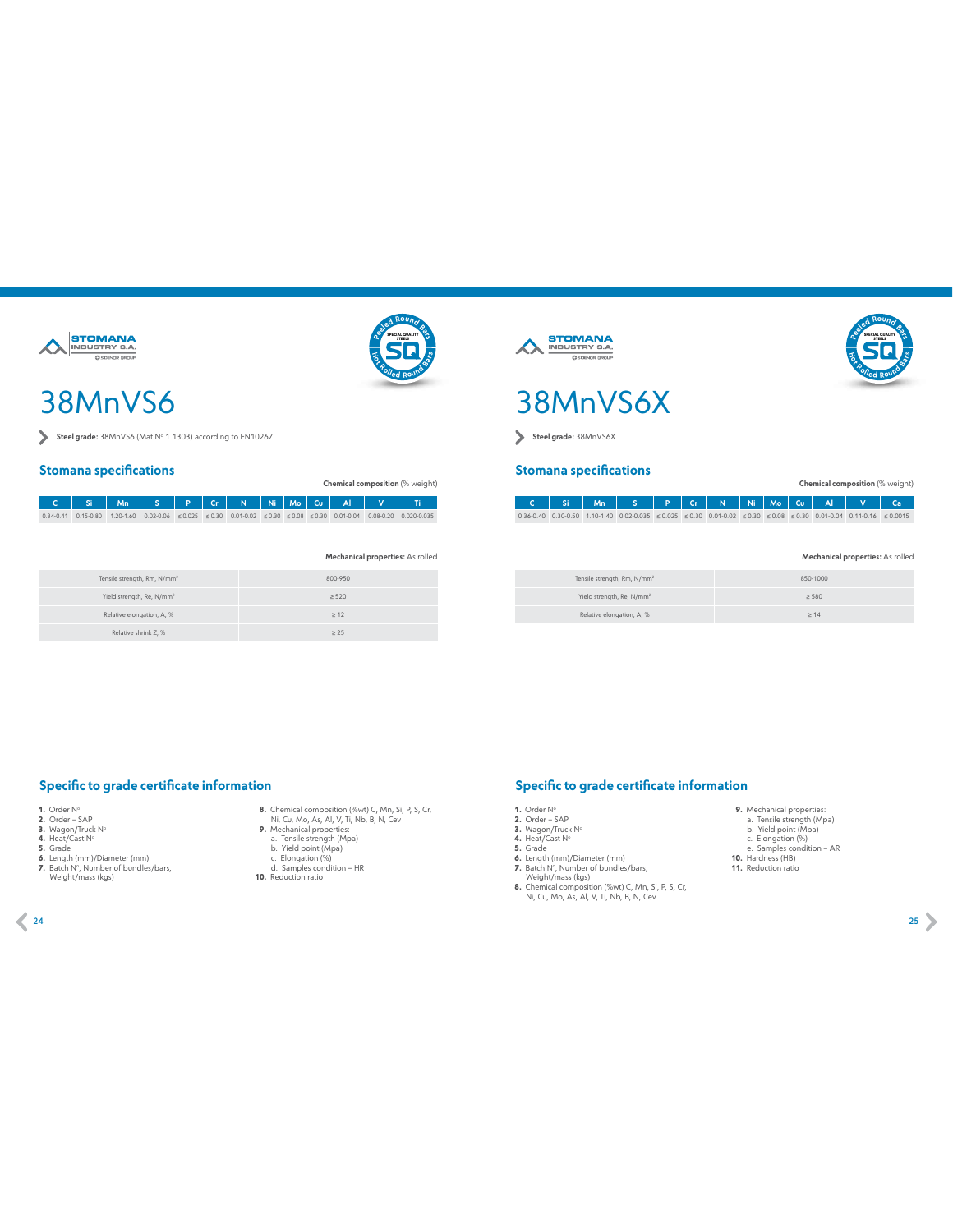



### 27MnCrB5-2

Steel grade: 27MnCrB5-2 (Mat. Nº 1.7182) according to EN10083-3

#### **Stomana specifications**

**Chemical composition** (% weight)

**C Si Mn S P Сr B Ni Mo Cu Al Ti** 0.24-0.30 ≤ 0.40 1.10-1.40 < 0.035 < 0.025 0.30-0.60 0.0008-0.0050 ≤ 0.3 ≤ 0.08 ≤ 0.40 0.02-0.10 ≤ 0.05

**Mechanical properties:** Condition of the testing sample-quenched and tempered

|                                         | $16mm < D \leq 40mm$ | $40mm < D \leq 100mm$ | $100$ mm < $D \le 120$ mm |
|-----------------------------------------|----------------------|-----------------------|---------------------------|
| Tensile strength, Rm, N/mm <sup>2</sup> | 900-1150             | 800-1000              | 750-980                   |
| Yield strength, Re, N/mm <sup>2</sup>   | 750                  | 700                   | 680                       |
| Relative elongation, A, min %           | 14                   | 15                    | 15                        |
| Relative shrink Z, min%                 | 55                   | 55                    | 55                        |
| Impact energy, KV, minJ                 | 60                   | 65                    | 65                        |

**Hardness** -Jominy test-for information:

|                                                             |  |  |  |  |  | $\mathsf{J}_{1.5} \qquad \mathsf{J}_{3} \qquad \mathsf{J}_{5} \qquad \mathsf{J}_{7} \qquad \mathsf{J}_{9} \qquad \mathsf{J}_{11} \qquad \mathsf{J}_{13} \qquad \mathsf{J}_{15} \qquad \mathsf{J}_{20} \qquad \mathsf{J}_{25} \qquad \mathsf{J}_{30} \qquad \mathsf{J}_{35} \, .$ |  |
|-------------------------------------------------------------|--|--|--|--|--|----------------------------------------------------------------------------------------------------------------------------------------------------------------------------------------------------------------------------------------------------------------------------------|--|
| <b>27MnCrB5-2+H</b> Max 55 55 55 54 54 53 52 51 47 44 40 37 |  |  |  |  |  |                                                                                                                                                                                                                                                                                  |  |
|                                                             |  |  |  |  |  | Min 47 46 45 44 43 41 39 36 30 24 20                                                                                                                                                                                                                                             |  |

| Incl. meth. | <b>Grain size</b> |                  |
|-------------|-------------------|------------------|
| K4 DIN50602 | <b>FN ISO643</b>  |                  |
| < 35        | $<$ D70           | min <sub>5</sub> |
| < 40        | 70 > D > 100      |                  |

#### **Specific to grade certificate information**

- **1.** Chemical composition (%wt) C, Mn, Si, P, S, Cr,<br>Ni, Cu, Mo, As, Al, V, Ti, Nb, B, N, Cev<br>**2.** Mechanical properties, on QT condition:<br>a. Tensile strength (MPa)<br>b. Yield point (MPa)<br>b. Nellative elongation/Shrink (%)
- 
- 
- 
- 
- d. Impact energy
- **3**. Hardness (HB) **4.** Reduction ratio **5.** Hardenability-Jominy test **6.** Incl. method and result **7.** Grain size
- 





### 33MnCrB5-2

Steel grade: 33MnCrB5-2 (Mat. No 1.7185) according to EN10083-3

#### **Stomana specifications**

|  |  |  | C   Si   Mn   S   P   Cr   B   Ni   Mo   Cu   Al   Ti                                                                      |  |  |  |
|--|--|--|----------------------------------------------------------------------------------------------------------------------------|--|--|--|
|  |  |  | $0.30 - 0.36$ < $0.40$ 1.20 - 1.50 < $0.035$ < $0.025$ 0.30 - 0.60 0.0008 - 0.0050 < 0.30 < 0.08 < 0.40 0.02 - 0.10 < 0.05 |  |  |  |

**Mechanical properties:** Condition of the testing sample-quenched and tempered

|                                         | 16mm <d≤40mm< th=""><th>40mm<d≤100mm< th=""><th>100mm<d≤120mm< th=""></d≤120mm<></th></d≤100mm<></th></d≤40mm<> | 40mm <d≤100mm< th=""><th>100mm<d≤120mm< th=""></d≤120mm<></th></d≤100mm<> | 100mm <d≤120mm< th=""></d≤120mm<> |
|-----------------------------------------|-----------------------------------------------------------------------------------------------------------------|---------------------------------------------------------------------------|-----------------------------------|
| Tensile strength, Rm, N/mm <sup>2</sup> | 950-1200                                                                                                        | 900-1100                                                                  | 800-1050                          |
| Yield strength, Re, N/mm <sup>2</sup>   | 800                                                                                                             | 750                                                                       | 690                               |
| Relative elongation, A, min %           | 13                                                                                                              | 13                                                                        | 13                                |
| Relative shrink Z, min%                 | 50                                                                                                              | 50                                                                        | 50                                |
| Impact energy, KV, minJ                 | 50                                                                                                              | 50                                                                        | 50                                |

#### **Hardness** -Jominy test-for information:

**Chemical composition** (% weight)

|                                                             |     | $J_{15}$ $J_{15}$ $J_3$ $J_5$ $J_7$ $J_9$ $J_{11}$ $J_{13}$ $J_{15}$ $J_{20}$ $J_{25}$ $J_{30}$ $J_{35}$ |                                  |  |  |  |  |    |
|-------------------------------------------------------------|-----|----------------------------------------------------------------------------------------------------------|----------------------------------|--|--|--|--|----|
| <b>33MnCrB5-2+H</b> Max 57 57 57 57 57 56 55 54 53 50 47 45 |     |                                                                                                          |                                  |  |  |  |  |    |
|                                                             | Min |                                                                                                          | 48 47 47 46 45 44 43 41 36 31 25 |  |  |  |  | 20 |

|      | Incl. meth.  | <b>Grain size</b> |
|------|--------------|-------------------|
|      | K4 DIN50602  | <b>FN ISO643</b>  |
| < 35 | $<$ D70      | min <sub>5</sub>  |
| < 40 | 70 > D > 100 |                   |

#### **Specific to grade certificate information**

- 1. Chemical Composition (%wt) C, Mn, Si, P, S, Cr,<br>Ni, Cu, Mo, As, Al, V, Ti, Nb, B, N, Cev<br>2. Mechanical Properties, on QT condition:<br>a. Tensile Strength (MPa)<br>b. Yield Point (MPa)<br>b. Neld Point (MPa)<br>c. Relative elongati
- 
- 
- **3**. Hardness (HB) **4.** Reduction Ratio
- **5.** Hardenability-Jominy test
- **6.** Incl. Method and result **7.** Grain Size
- 

d. Impact energy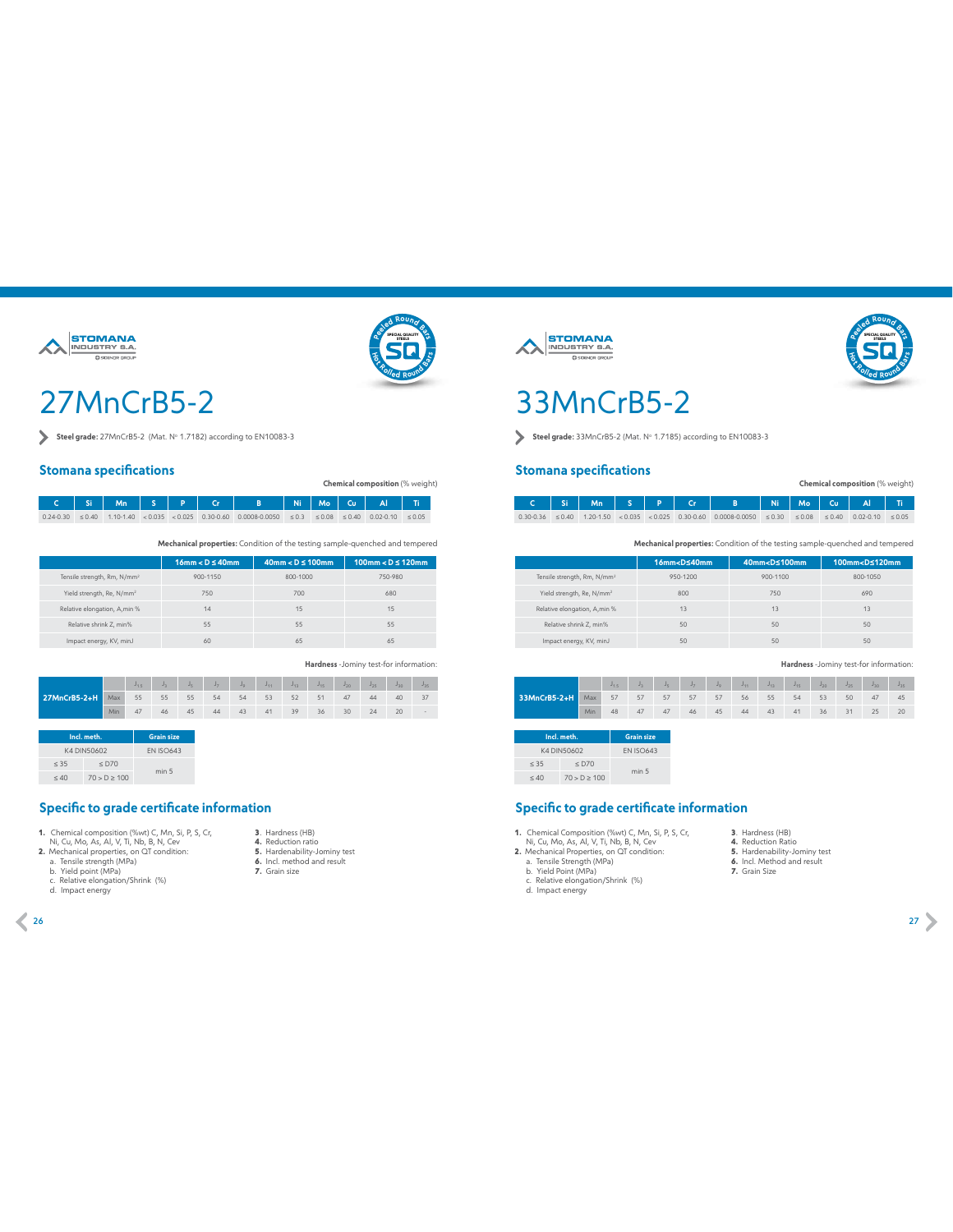

### 41Cr4



#### **Stomana specifications**

|               |             | Chemical composition (% weight)              |  |  |                      |            |             |             |               |             |  |  |  |  |
|---------------|-------------|----------------------------------------------|--|--|----------------------|------------|-------------|-------------|---------------|-------------|--|--|--|--|
|               |             | 「  Si   Mn   S   P   Cr   Ni   Mo   Cu   Al』 |  |  |                      |            |             |             |               |             |  |  |  |  |
| $0.38 - 0.45$ | $\leq 0.40$ | $0.60 - 0.90 \le 0.035$                      |  |  | $\leq 0.025$ 0.9-1.2 | $\leq 0.3$ | $\leq 0.08$ | $\leq 0.40$ | $0.015 - 0.1$ | $\leq 0.05$ |  |  |  |  |

**Mechanical properties:** Condition of the testing sample - quenched and tempered for each cast and dimension

|                                         | D16-40mm     | D41-100mm | Incl. meth. | <b>Grain size</b> |                  |
|-----------------------------------------|--------------|-----------|-------------|-------------------|------------------|
| Tensile strength, Rm, N/mm <sup>2</sup> | $900 - 1100$ | 800-950   |             | K4                | <b>FN</b>        |
| Yield strength, Re, N/mm <sup>2</sup>   | 660          | 560       | DIN50602    | <b>ISO643</b>     |                  |
| Elongation A min %                      | 12           | 14        | $\leq$ 35   | $<$ D70           |                  |
| Reduction in cross section Z. min %     | 35           | 40        |             |                   | min <sub>5</sub> |
| Impact Strength Kcu (20°C)              | 35           | 35        | < 40        | 70 > D > 100      |                  |

**Hardness (HB)** for information **Hardenability** - Jominy test-for information

|                                           |  | $\qquad \qquad \mathsf{J}_{1.5} \qquad \mathsf{J}_{3} \qquad \mathsf{J}_{5} \qquad \mathsf{J}_{7} \qquad \mathsf{J}_{9} \qquad \mathsf{J}_{11} \qquad \mathsf{J}_{13} \qquad \mathsf{J}_{15} \qquad \mathsf{J}_{20} \qquad \mathsf{J}_{25} \qquad \mathsf{J}_{30} \qquad \mathsf{J}_{35} \qquad \mathsf{J}_{40} \qquad \mathsf{J}_{45} \qquad \mathsf{J}_{50}$ |  |  |  |       |                |  |  |
|-------------------------------------------|--|----------------------------------------------------------------------------------------------------------------------------------------------------------------------------------------------------------------------------------------------------------------------------------------------------------------------------------------------------------------|--|--|--|-------|----------------|--|--|
| 41Cr4+H Max 61 61 60 59 58 56 54 52 46 42 |  |                                                                                                                                                                                                                                                                                                                                                                |  |  |  |       | 40 38 37 36 35 |  |  |
|                                           |  | Min 53 52 50 47 41 37 34 32 29                                                                                                                                                                                                                                                                                                                                 |  |  |  | 26 23 |                |  |  |

#### **Specific to grade certificate information**

- 
- **1.** Order N°<br>**2.** Order SAP<br>**3.** Wagon/Truck N°
- 
- 
- 
- 
- 
- **4.** Heat/Cast N°<br>**6.** Lende<br>**6.** Length (mm)/Diameter (mm)<br>**7.** Batch N°, Number of bundles/bars,<br>Weight/mass (kgs)<br>**8.** Chemical composition (%wt) C, Mn, Si, P, S, Cr,<br>Ni, Cu, Mo, As, Al, V, Ti, Nb, B, N, Cev

|  | 9. Mechanical properties: |
|--|---------------------------|
|  | a. Tensile strength (Mpa) |
|  | b. Yield point (Mpa)      |
|  | c. Elongation (%)         |

- 
- 
- c. Elongation (%) d. Impact strength e. Samples condition HR **10.** Hardness (HB) **11.** Incl. method and result **12.** Grain size
- **13.** Hardenability-Jominy test **14.** Reduction ratio
	-



### 42CrMo4

Steel grade:  $42CrMo4$  (Mat.N° 1.7225) according to EN10083-3

#### **Stomana specifications**

|               |             | Mn            |              | SIP Ni       |            | Mo            | Cu |                                   |  |
|---------------|-------------|---------------|--------------|--------------|------------|---------------|----|-----------------------------------|--|
| $0.38 - 0.45$ | $\leq 0.40$ | $0.60 - 0.90$ | $\leq 0.035$ | $\leq 0.025$ | $\leq 0.3$ | $0.15 - 0.30$ |    | $\leq$ 0.40 0.015-0.100 0.90-1.20 |  |

**Mechanical properties:** Condition of the testing sample - quenched and tempered for each cast and dimension

|                                         | D16-40mm   | D41-100mm | D101-120mm | Incl. meth. | <b>Grain size</b> |               |
|-----------------------------------------|------------|-----------|------------|-------------|-------------------|---------------|
| Tensile strength, Rm, N/mm <sup>2</sup> | 1000-1200  | 900-1100  | 800-950    |             | K4                | <b>FN</b>     |
| Yield strength, Re, N/mm <sup>2</sup>   | 750<br>650 |           | 550        | DIN50602    |                   | <b>ISO643</b> |
| Elongation A min %                      | 11         | 12        | 13         | < 35        | $<$ D70           |               |
| Reduction in cross section Z. min %     | 45         | 50        | 50         |             |                   | min 5         |
| Impact Strength KV (+20°C)              | 35         | 35        | 35         | < 40        | 70 > D > 100      |               |

#### **Hardness (HB)** (on as-rolled samples) for information **Hardenability** - Jominy test-for information

**SPECIAL QUALITY STEELS <sup>e</sup>ele<sup>d</sup> <sup>R</sup>ou<sup>n</sup><sup>d</sup> <sup>B</sup>ar<sup>s</sup>**

**Chemical composition** (% weight)

**<sup>H</sup>o<sup>t</sup> <sup>R</sup>olle<sup>d</sup> <sup>R</sup>oun<sup>d</sup> <sup>B</sup>ar<sup>s</sup>**

|                                                            |  |  |  |  |                                                  |  |  |  | $J_{1,5}$ $J_3$ $J_5$ $J_7$ $J_9$ $J_{11}$ $J_{13}$ $J_{15}$ $J_{20}$ $J_{25}$ $J_{30}$ $J_{35}$ $J_{40}$ $J_{45}$ $J_{50}$ |
|------------------------------------------------------------|--|--|--|--|--------------------------------------------------|--|--|--|-----------------------------------------------------------------------------------------------------------------------------|
| 42CrMo4+H Max 61 61 61 60 60 59 59 58 56 53 51 48 47 46 45 |  |  |  |  |                                                  |  |  |  |                                                                                                                             |
|                                                            |  |  |  |  | Min 53 53 52 51 49 43 40 37 34 32 31 30 30 29 29 |  |  |  |                                                                                                                             |

- 
- **1.** Order N°<br>**2.** Order SAP<br>**3.** Wagon/Truck N°
- 
- 
- **4.** Heat/Cast Nº<br>**5.** Grade<br>**6.** Length (mm)/Diameter (mm)<br>**7.** Batch Nº, Number of bundles/bars,
- 
- Weight/mass (kgs) **8.** Chemical composition (%wt) C, Mn, Si, P, S, Cr, Ni, Cu, Mo, As, Al, V, Ti, Nb, B, N, Cev
- 
- **9.** Mechanical properties: a. Tensile strength (MPa) b. Yield point (MPa)
- 
- c. Elongation/Shrinkage (%) d. Impact strength **10.** Samples condition QT **11.** Hardness (HB)
- 
- 
- 
- **12.** Incl. method and result **13.** Grain size **14.** Hardenability-Jominy test **15.** Reduction ratio
- 

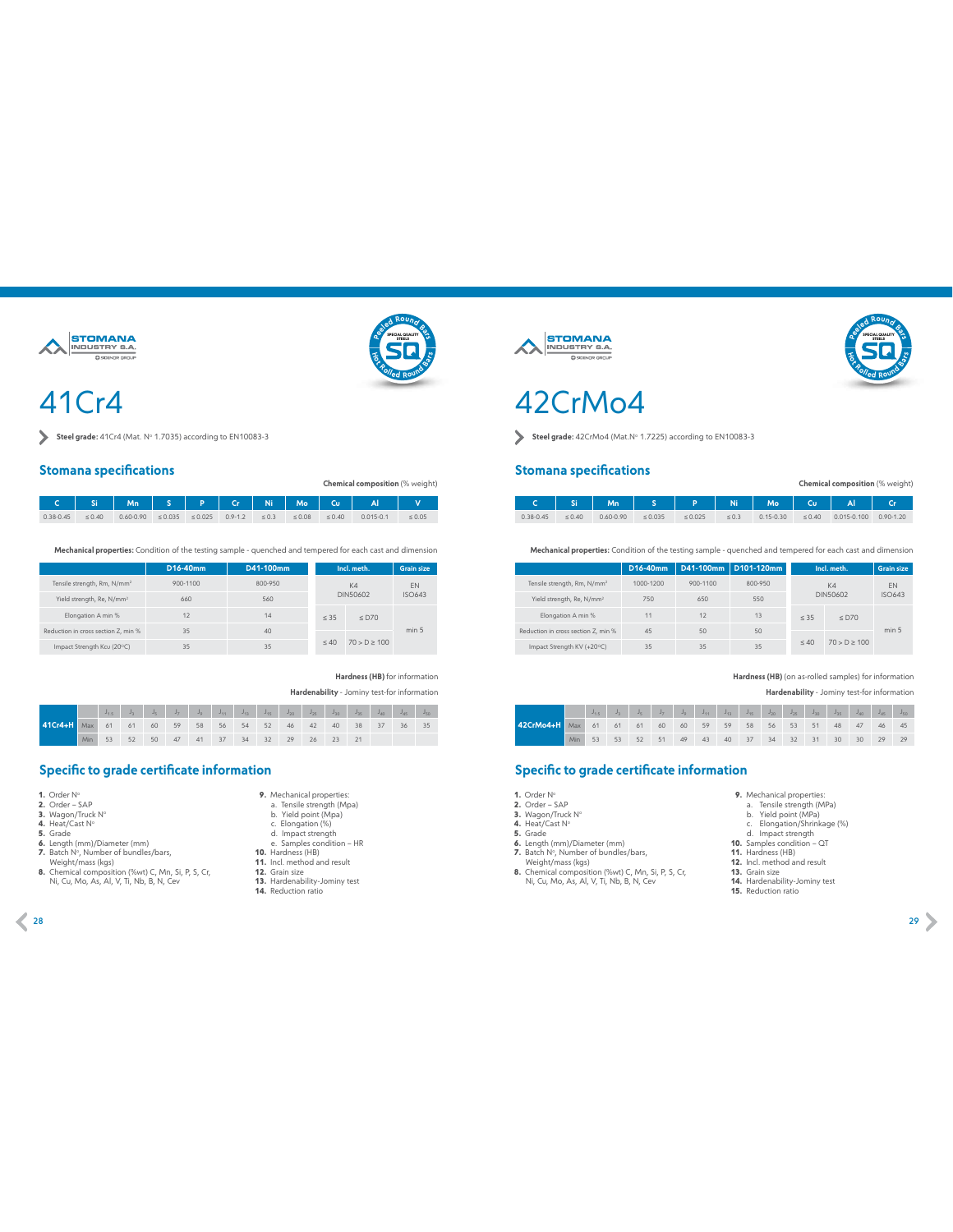



### 34CrNiMo6

**Steel grade:** 34CrNiMo6 (Mat.Nº 1.6582) according to EN10083-3

#### **Stomana specifications**

|               |             | oraniana specimaatans                 |              |              |           |               |             |               | Chemical composition (% weight) |
|---------------|-------------|---------------------------------------|--------------|--------------|-----------|---------------|-------------|---------------|---------------------------------|
|               |             | C Si   Mn   S   P   Ni   Mo   Cu   Al |              |              |           |               |             |               |                                 |
| $0.30 - 0.38$ | $\leq 0.40$ | $0.50 - 0.80$                         | $\leq 0.035$ | $\leq 0.025$ | 1.30-1.70 | $0.15 - 0.30$ | $\leq 0.40$ | $0.015 - 0.1$ | 1.30-1.70                       |

**Mechanical properties:** Condition of the testing sample - quenched and tempered for each cast and dimension

|                                         | D16-40mm  |           | D41-100mm D101-120mm | Incl. meth. | <b>Grain size</b> |       |  |
|-----------------------------------------|-----------|-----------|----------------------|-------------|-------------------|-------|--|
| Tensile strength, Rm, N/mm <sup>2</sup> | 1100-1300 | 1000-1200 | 900-1100             |             | K4                | EN    |  |
| Yield strength, Re, N/mm <sup>2</sup>   | 900       | 800       | 700                  | DIN50602    | <b>ISO643</b>     |       |  |
| Elongation A min %                      | 10        | 11        | 12                   | < 35        | $<$ D70           |       |  |
| Reduction in cross section Z. min %     | 45        | 50        | 55                   |             |                   | min 5 |  |
| Impact Strength KV (+20°C)              | 45        | 45        | 45                   | < 40        | 70 > D > 100      |       |  |

**Hardness (HB)** (on as-rolled samples) for information **Hardenability** - Jominy test-for information

| 34CrNiMo6+H | Max 58 58 58 58 57 57 57 57 57 57 57 57 57 57 57 57 |              |    |    |    |  |  |  |  |                                            |  |
|-------------|-----------------------------------------------------|--------------|----|----|----|--|--|--|--|--------------------------------------------|--|
|             | Min                                                 | $50^{\circ}$ | 50 | 50 | 50 |  |  |  |  | 49  48  48  48  48  47  47  47  46  45  44 |  |

- 
- 
- 
- 
- 
- 
- 
- **1.** Order N°<br>**2.** Order SAP<br>**3.** Wagon/Truck N°<br>**5.** Grade<br>**5.** Grade<br>**6.** Length (mm)/Diameter (mm)<br>**6.** Used: N° N, Number of bundles/bars,<br>Weight/mass (kgs)<br>**8.** Chemical composition (%wt) C, Mn, Si, P, S, C, Chemica
- 
- 
- **9.** Mechanical properties: a. Tensile strength (MPa) b. Yield point (MPa)
- c. Elongation/Shrinkage (%)<br>d. Impact strength<br>**10.** Samples condition Q**T**<br>**11.** Hardness (HB)<br>**12.** Incl. method and result<br>**13.** Grain size<br>**15.** Reduction ratio<br>**15.** Reduction ratio
	-
	-
	-
-